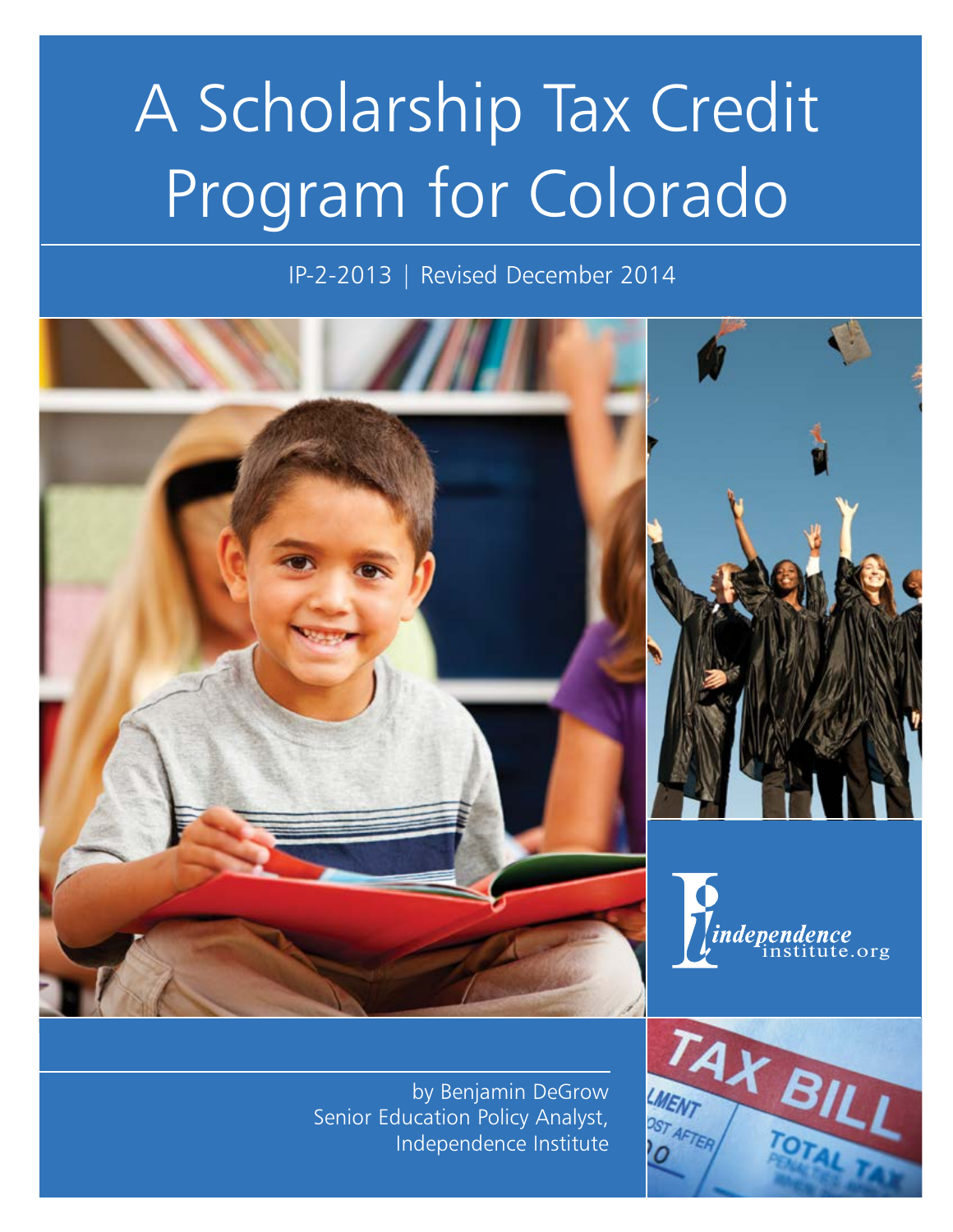# **Executive Summary**

Scholarship tax credits increase the opportunity for K-12 students to access non-public educational options. Such tax code modifications increase the incentive for persons and businesses to contribute funds to qualified nonprofit scholarship-granting organizations. In turn, the organizations use most of the incoming funds to assist low- and middle-income families with private school tuition expenses.

Currently, 14 states operate a total of 17 different scholarship tax credit programs. No two programs are alike, with different criteria for student eligibility, scholarship sizes, limits on the size or value of tax credits, and requirements for scholarship organizations. Though research has been limited, strong evidence exists that such programs yield academic and competitive benefits, generate a positive fiscal impact on the state, and improve parental satisfaction. State and federal courts have consistently upheld scholarship tax credit programs.

Colorado is in need of a scholarship tax credit program. Important measures of achievement and attainment, especially among disadvantaged groups, continue to lag behind expectations. Even the highest-performing schools do not serve every student well. Parents should be empowered to choose different educational settings that serve their children's needs.

By harnessing the power of voluntary contributions, a scholarship tax credit program could open the doors of learning opportunity for thousands of Colorado students with no negative fiscal impact on the state. A model program would provide dollar-for-dollar tax credits to persons and businesses that contribute to qualified nonprofit organizations that provide scholarships for K-12 non-public school tuition, as follows:

- All children from families with incomes at or below 300 percent of federal poverty level should be eligible for a scholarship.
- To promote cost savings, scholarship eligibility during the program's first three years further should be limited to students previously enrolled in public school, incoming kindergarteners or 1st graders, new state residents, and students already receiving a tuition scholarship.
- The average scholarship amount issued by a participating nonprofit organization should be set at 50 percent of state average Per Pupil Revenue (\$7,023 in fiscal year 2014-15).
- The program ideally should operate without a total annual program cap. If a reasonably sized cap is implemented, it should include a mechanism for automatic annual cap increases.
- The program should limit credits for individual contributions to a taxpayer's total liability.
- Participating nonprofit organizations must abide by basic financial accountability standards and must disburse at least 90 percent of their funds as scholarships, though the General Assembly also could consider a relaxed standard for startup organizations.
- Using one of a selection of nationally norm-referenced tests, participating private schools would report scholar-

**By harnessing the power of voluntary contributions, a scholarship tax credit program could open the doors of learning opportunity for thousands of Colorado students with no negative fiscal impact on the state.**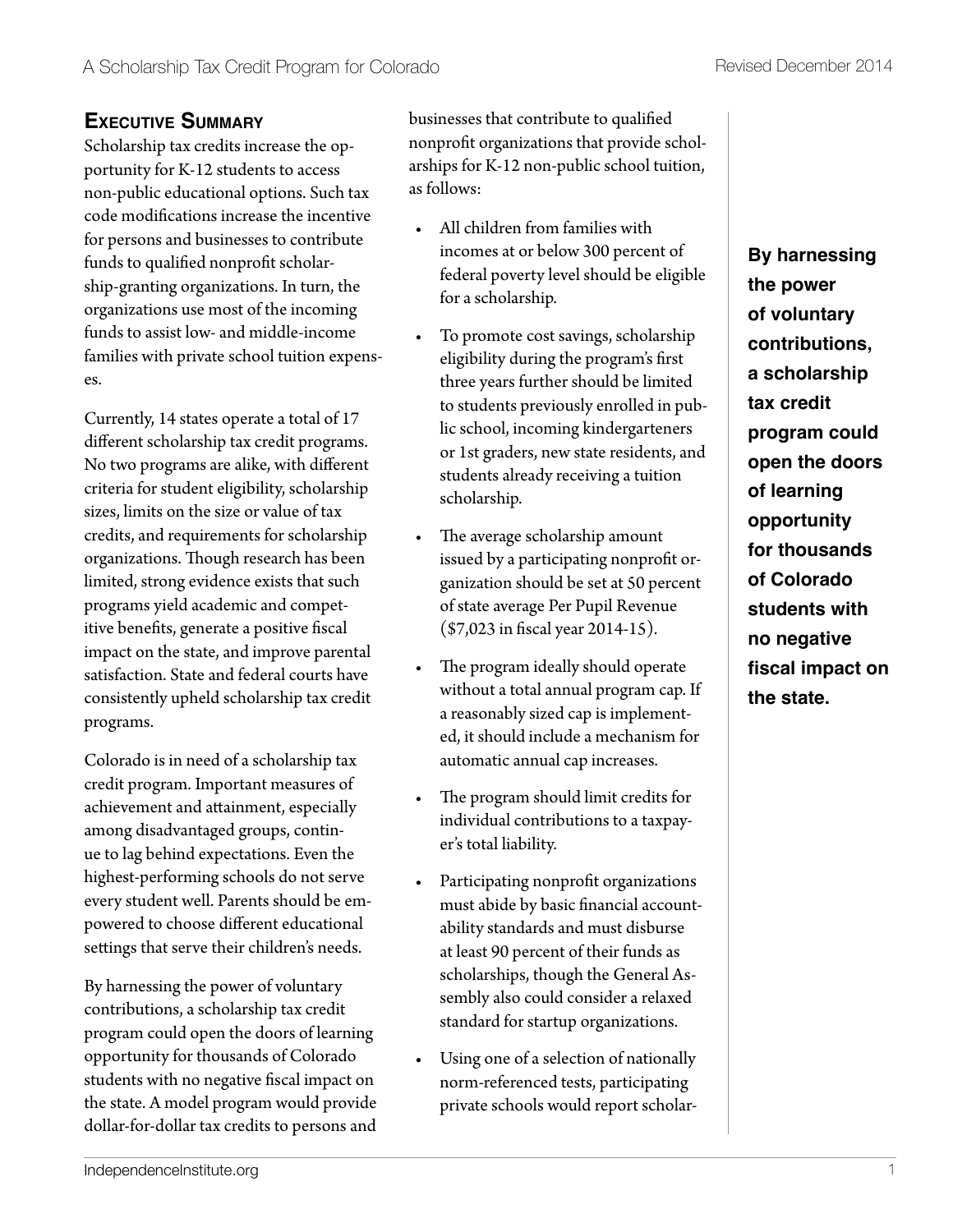**The ultimate beneficiary of the policy change is the student who receives one of the greater number of available scholarships.**  ship students' academic progress to an independent research organization for a publicly reported annual program evaluation.

Colorado policymakers should give careful consideration to providing an important benefit to many of the state's families through the adoption of scholarship tax credits.

## **What Is a Scholarship Tax Credit Program?**

Scholarship tax credits enhance educational choice through use of the state tax code. Persons or businesses receive significant tax benefits for making contributions to nonprofit groups that provide scholarships to K-12 students, assisting families with private school tuition expenses. States that have adopted such programs now offer more learning opportunities for eligible students. Many of these states' existing programs further preserve more dollars for each student who stays enrolled in the public system.

In its basic form, a scholarship tax credit program provides a benefit to students and families by changing how state revenue collectors recognize charitable giving to qualified groups. Under current law, a person or business that donates money to a K-12 tuition scholarship organization receives a tax deduction, or a decrease in the amount of his income subject to taxation. Under a tax credit program, the amount of tax dollars owed to the state is directly reduced according to the donation amount.

*Example: With \$100,000 in annual taxable income, John Smith pays 5 percent in state income taxes, or \$5,000. He makes a \$1,000 donation to ABC Scholarships. The currently offered tax deduction reduces his taxable* 

*income by \$1,000 to \$99,000, and his 5 percent tax bill to \$4,950. A 100% tax credit on his donation would reduce his tax bill by \$1,000 to \$4,000.*

Offering a tax credit rather than a deduction strengthens the incentive to give to organizations that administer and grant scholarships to K-12 students. In fact, new organizations may well emerge to help fill the demand for tuition scholarships. With more funds available, the opportunity exists to serve more students.

The ultimate beneficiary of the policy change is the student who receives one of the greater number of available scholarships. Typically, the scholarship amount covers a significant portion of total tuition costs. Many families of limited means thus are enabled to afford a non-public education they choose to fulfill their children's potential. A new school setting may be desired for stronger academics, a safer environment, values that better resonate with parents, or many other reasons.

Example: The Jones Family cannot afford to send daughter Alicia and son Alex to a private school that would better serve their needs. Mr. and Mrs. Jones both work to make ends meet. Annual tuition for two students is \$10,000. With each student receiving a \$3,000 scholarship from ABC Scholarships, the school bill is cut by more than half, and the family can exercise an educational choice previously unavailable.

#### **History**

In 1997 Arizona became the first state to enact a scholarship tax credit program. As of today, 14 states have established 17 different programs (see table 1). Nearly half have been adopted since 2011, four of them in 2012 alone. Texas and New York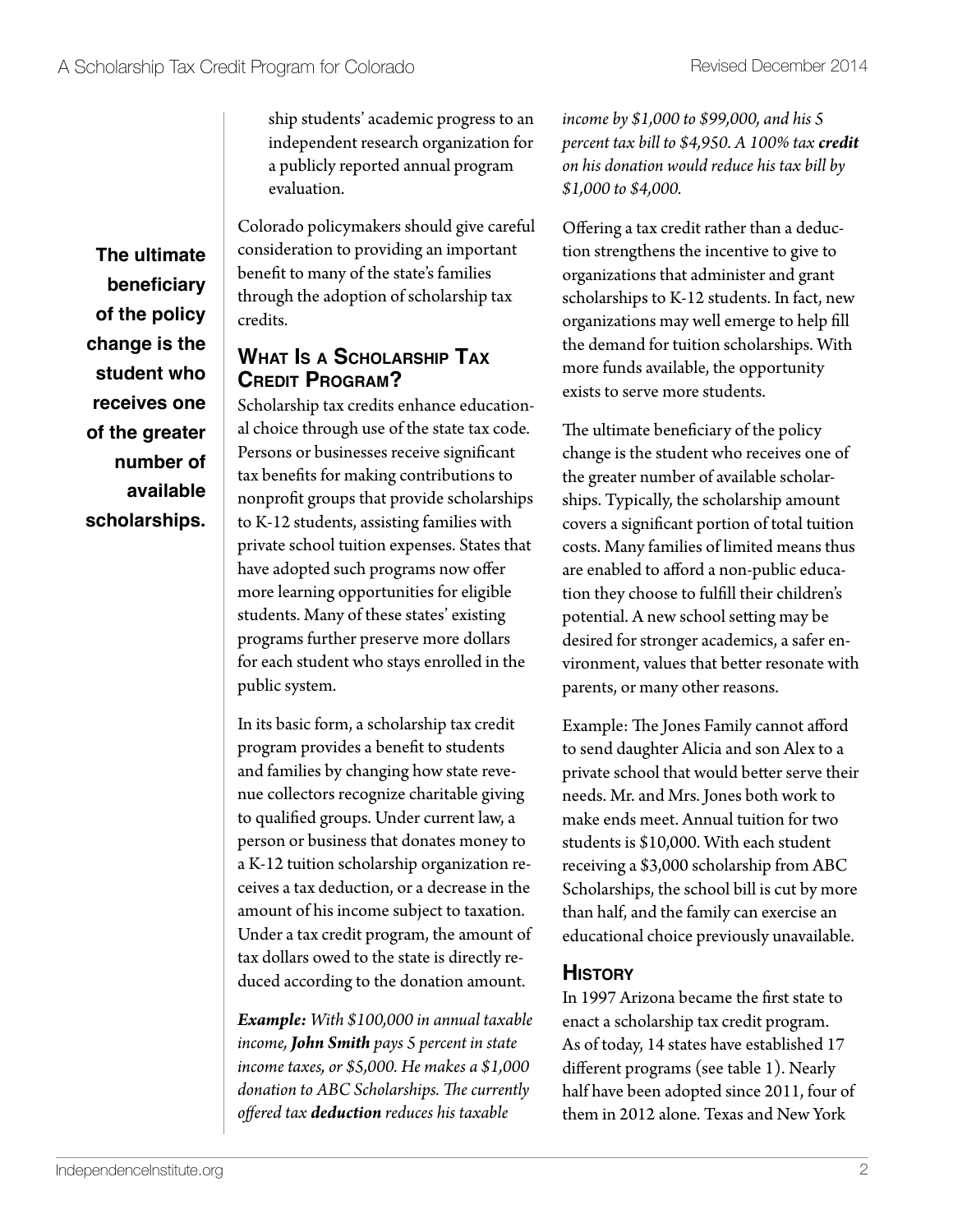are among the other states where legislators and other key state leaders recently have considered the adoption of scholarship tax credits.<sup>1</sup>

| Table 1. K-12 Scholarship Tax Credit Programs, By Year Enacted          |                                                                                 |                     |  |  |  |  |  |  |
|-------------------------------------------------------------------------|---------------------------------------------------------------------------------|---------------------|--|--|--|--|--|--|
| <b>State</b>                                                            | Program                                                                         | <b>Year Enacted</b> |  |  |  |  |  |  |
| Arizona                                                                 | Personal Credit for School Tuition Organizations                                | 1997                |  |  |  |  |  |  |
| Florida                                                                 | Tax Credit Scholarship Program                                                  | 2001                |  |  |  |  |  |  |
| Pennsylvania                                                            | Educational Improvement Tax Credit Program                                      | 2001                |  |  |  |  |  |  |
| Arizona                                                                 | Corporate Credit for School Tuition Organizations                               | 2006                |  |  |  |  |  |  |
| lowa                                                                    | School Tuition Organization Tax Credit                                          | 2006                |  |  |  |  |  |  |
| Rhode Island                                                            | Tax Credits for Contributions to Scholarship Organizations                      | 2006                |  |  |  |  |  |  |
| Georgia                                                                 | Private School Tax Credit for Donations to Student Scholarship<br>Organizations | 2008                |  |  |  |  |  |  |
| Arizona                                                                 | Disabled/Displaced Pupils Corporate Tax Credit Program                          | 2009                |  |  |  |  |  |  |
| Indiana                                                                 | School Scholarship Tax Credit                                                   | 2009                |  |  |  |  |  |  |
| Oklahoma                                                                | <b>Equal Opportunity Education Scholarships</b>                                 | 2011                |  |  |  |  |  |  |
| Louisiana                                                               | Tax Credit for Donations to School Tuition Organizations                        | 2012                |  |  |  |  |  |  |
| New Hampshire                                                           | Corporate Education Tax Credit                                                  | 2012                |  |  |  |  |  |  |
| Pennsylvania                                                            | <b>Educational Opportunity Scholarship Tax Credit</b>                           | 2012                |  |  |  |  |  |  |
| Virginia                                                                | Education Improvement Scholarships Tax Credits                                  | 2012                |  |  |  |  |  |  |
| Alabama                                                                 | <b>School Choice Scholarships</b>                                               | 2013                |  |  |  |  |  |  |
| South Carolina                                                          | Educational Credit for Exceptional Needs Children                               | 2013                |  |  |  |  |  |  |
| Kansas                                                                  | Tax Credit for Low Income Students Scholarship Program                          | 2014                |  |  |  |  |  |  |
| Source: Friedman Foundation for Educational Choice, http://edchoice.org |                                                                                 |                     |  |  |  |  |  |  |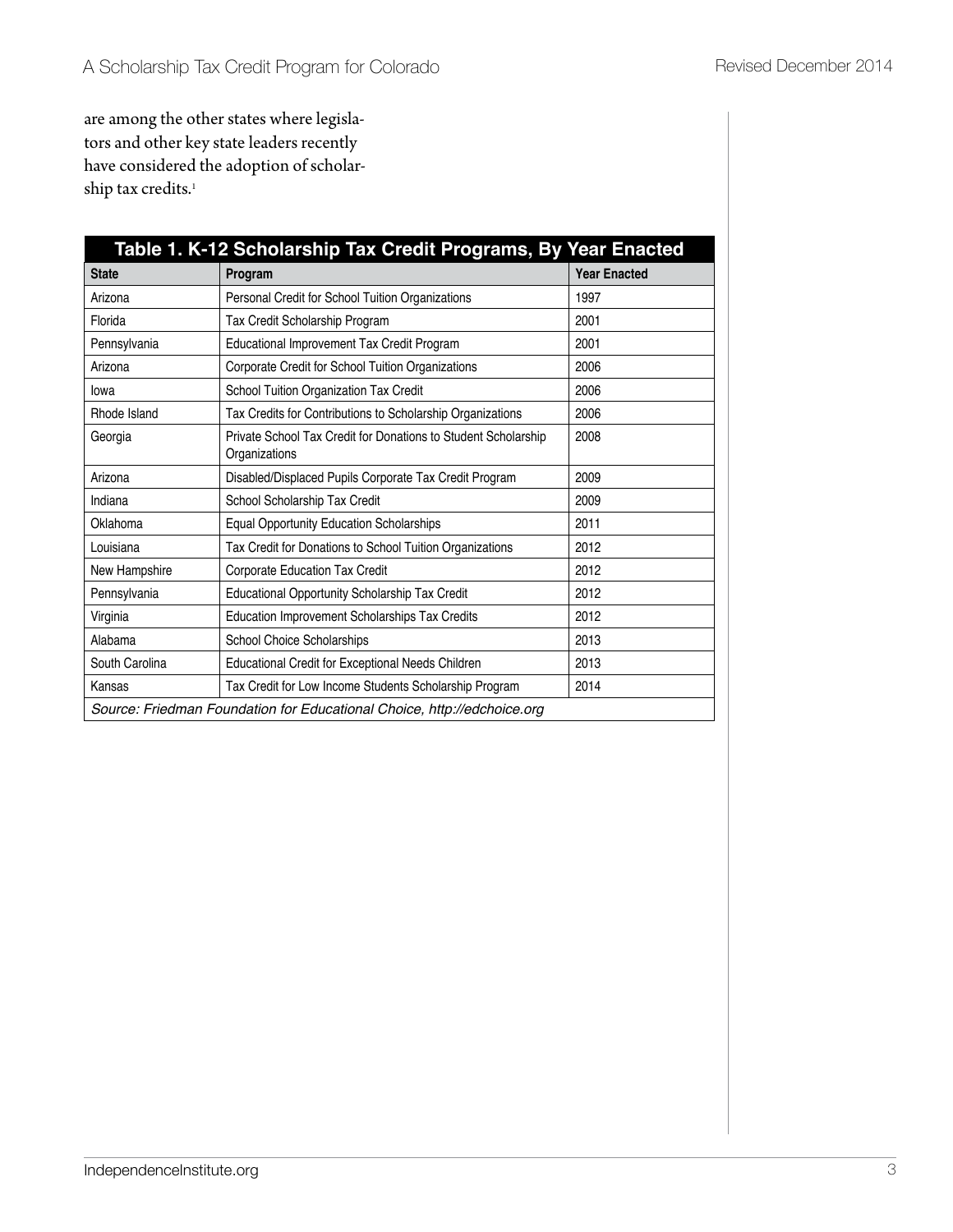**...tax credit programs utilize private funds and have been consistently upheld in court at both the state and federal level.** 

No two scholarship tax credit programs are exactly alike. Variations include not only how much of a contribution qualifies for a credit, but also which students are eligible to receive a scholarship. Many states cap the annual amount of tax credits for individual contributors or for total contributions statewide. Maximum tuition scholarship amounts often are set, while some programs place guidelines and reporting requirements on scholarship-granting organizations in order to participate. Some states include public reporting of student results for program accountability.

## **Benefits of Scholarship Tax Credits**

Though little high-quality research on the student and school impacts from scholarship tax credits has been done, the results consistently have been positive. Led by Northwestern University economist David Figlio, two major analyses of Florida's Tax Credit Scholarship Program present key evidence for consideration. First, multiple years of test scores have shown "modestly but consistently positive" math and reading achievement gains for thousands of participating low-income students.2 Second, the program demonstrated competitive benefits by yielding similar gains from public schools. The closer a private school that could accept a scholarship student, as well as the greater the number or diversity of surrounding private schools, the more pronounced a public school's academic improvement<sup>3</sup>

The academic benefits of scholarship tax credits align closely with the broader body of gold-standard research findings on vouchers.4 Indeed, both vouchers and scholarship tax credits offer greater choice in the private educational sector. Yet the two types of programs fundamentally

differ. Voucher funds pass through government coffers, have a mixed record in the state courts, and are associated with more regulatory burdens on private schools.5 By contrast, tax credit programs utilize private funds and have been consistently upheld in court at both the state and federal level.

A 2009 Arizona Supreme Court decision shut down a voucher program designed to serve special-needs students, while explicitly stating that a tax credit mechanism would survive scrutiny.6 Lawmakers quickly amended "Lexie's Law" to meet the court's concern. In a case stemming from a different Arizona choice program, the U.S. Supreme Court ruled two years later that state residents have no standing to challenge the constitutionality of a tax credit program because they utilize private, not public funds.7

Research also has confirmed that the nation's three oldest scholarship tax credit programs all have resulted in significant savings to state budgets. Two of the three states (Arizona and Florida) spend less per pupil on K-12 education than Colorado does. In all cases, average scholarship amounts remain far less than public school per pupil expenditures. Spending reductions thus substantially outweigh revenue that state treasuries have forgone due to tax credits. Consider the following:

• A 2009 independent economic analysis of Arizona's Personal Credit estimated K-12 public expenditures fell anywhere from \$99.8 to \$241.5 million per year as students switched to private schools, while the state only lost \$55.3 million in tax revenue.8 The wide range of the estimate is based in trying to determine whether students would have enrolled in non-public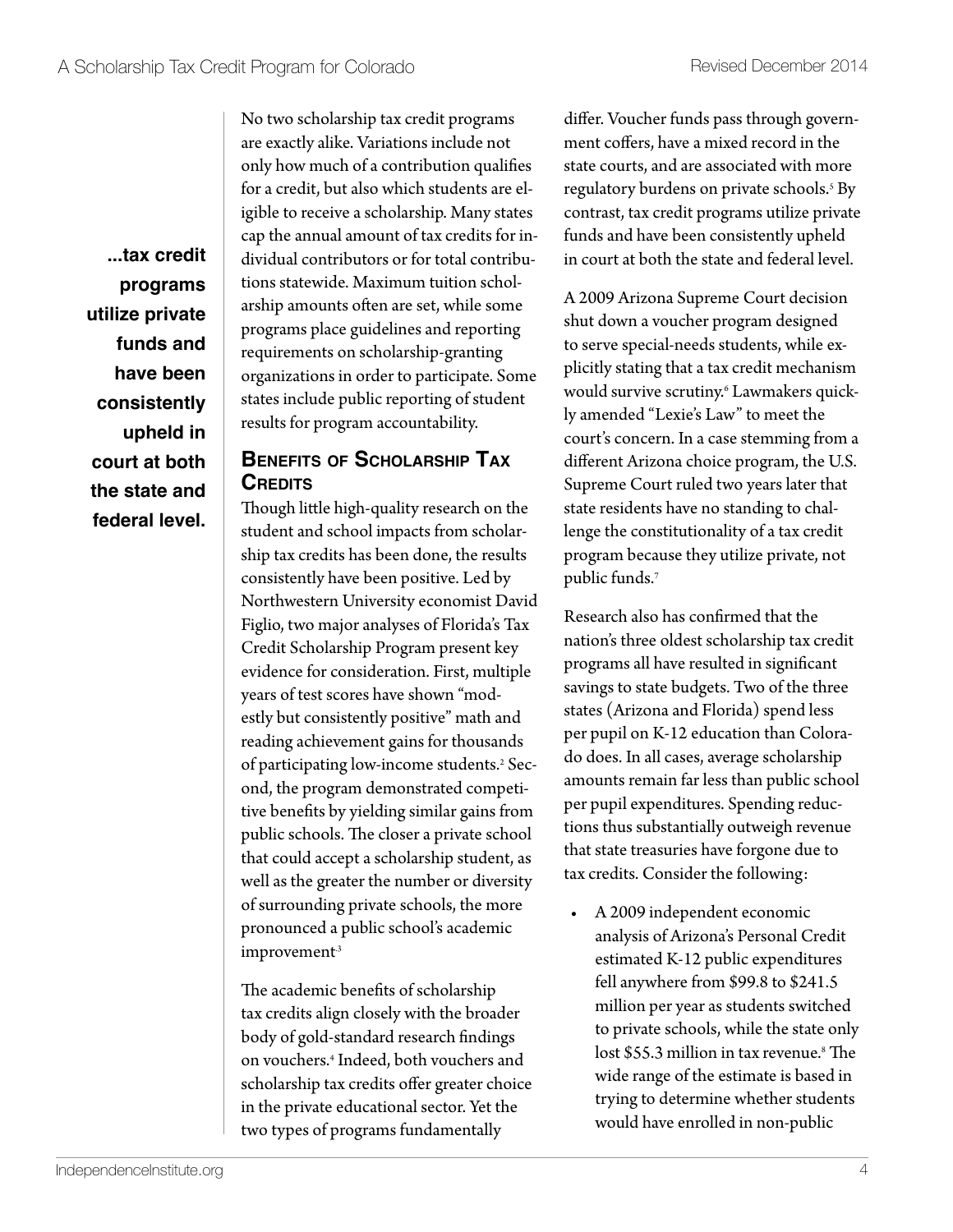school without scholarship aid provided by tax benefits.

- In 2010, Florida legislative research staff identified \$118.4 million in education spending reductions compared to \$82.2 million in tax revenue forgone, resulting in a \$36.2 million net benefit to taxpayers.9 By law, all students in the program are low-income and have to transfer from a public school, unless they are entering kindergarten.
- A 2011 Commonwealth Foundation analysis of Pennsylvania's Educational Improvement Tax Credit program recorded \$512 million in annual spending reductions versus \$40 million in lost tax revenue. While the report did not distinguish students who would have attended private school anyway, the average scholarship size and number of low-income students served suggest a substantial annual net savings.<sup>10</sup>

Both Florida and New Hampshire have systematically measured parental satisfaction with their respective programs. More than 95 percent of Florida scholarship parents rated their child's new school as "excellent" or "good" on an official state survey.<sup>11</sup> A 2009 poll sponsored by the Friedman Foundation for Educational Choice found similarly overwhelming levels of satisfaction. The numbers of parents "very satisfied" with various aspects of the new private schools were 10 to 20 times greater than those who reported satisfaction with the old public school.12 Of the mostly low-income families that received a scholarship during the New Hampshire program's first year, 97 percent reported satisfaction, including 89.5 percent who

said they were "very satisfied."<sup>13</sup>

Finally, scholarship tax credits garner significantly greater support in scientific opinion polling than do private school vouchers or even public charter schools. A 2014 national survey found 60 percent of Americans favor, and only 26 percent oppose, "a tax credit for individual and corporate donations that pay for scholarships to help low-income parents send their children to private schools." As in previous editions of the annual survey, public support for scholarship tax credits exceeds support both for charter schools and for vouchers.<sup>14</sup> A September 2014 Magellan Strategies survey conducted for the Independence Institute found that 60 percent of registered Colorado voters favored scholarship tax credits. Support was highest among Hispanics and low- to middle-income (\$50,000 per year or less) voters.<sup>15</sup>

#### **Colorado Students Need More Opportunities**

Despite a number of education reforms that have been enacted and implemented in Colorado, the potential of far too many students is being lost. Achievement scores, as measured by a battery of state tests, have registered progress in some areas but still fall short of desired outcomes. On the critical benchmark of third grade reading, more than one in four students are not reading proficiently. Roughly half of eighth-graders do not perform proficiently in math or writing.<sup>16</sup>

Though the on-time graduation rate for Colorado students has climbed in recent years to 76.9 percent, the state still places among the lowest third in the nation. Results are even worse for students who are Black or African American (70 percent),

**...60 percent of registered Colorado voters favored scholarship tax credits.**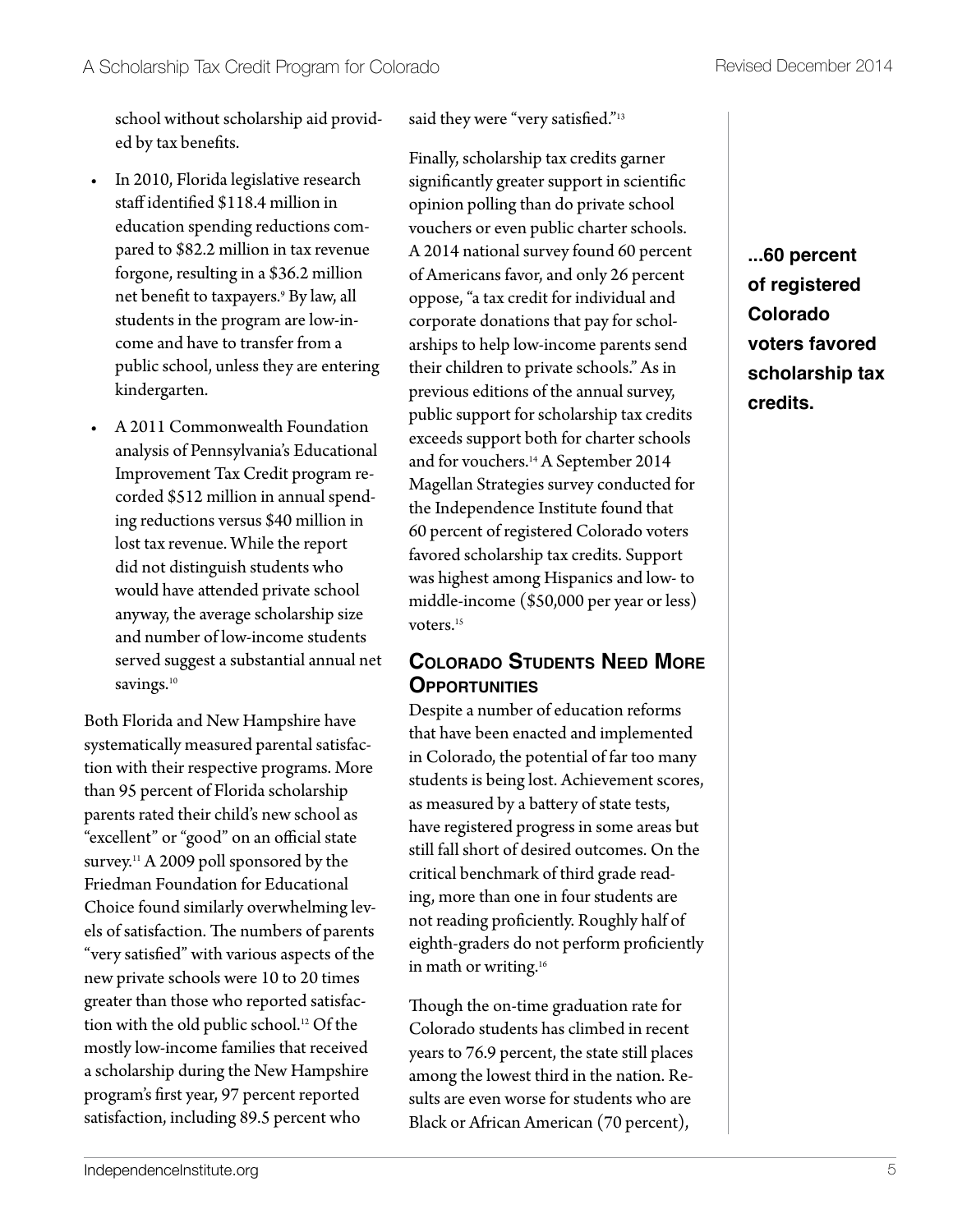**Tax credit scholarships primarily should be available to families with the least financial means, but not made so restrictive as to exclude others who cannot reasonably afford private school tuition.**

Hispanic / Latino (65 percent), or Economically Disadvantaged (64 percent).<sup>17</sup> Among students who do graduate high school, the need for extra academic help at college remains high. During the 2012-13 school year, more than one in three Colorado public high school graduates enrolled at Colorado two-year or four-year postsecondary institutions needed remediation in reading, writing, or math.<sup>18</sup>

Nonetheless, even high-performing schools and districts are unable to serve all students most effectively. Parents are best situated to determine the individual needs and abilities of their children. Expanded scholarship assistance could open doors for families with one or more children who are not being adequately served in their current learning environment.

Several nonprofit K-12 scholarship organizations operate in Colorado, but their financial capacity to serve families is exceeded by the demand for private educational options. In fact, existing institutions still have a significant amount of space to serve more students. Cumulatively, the 142 Colorado private schools that currently partner with the state's largest scholarship-granting organization (SGO) report running at 73 percent of capacity, with a total of 10,500 open seats.<sup>19</sup>

# **A Scholarship Tax Credit Program for Colorado**

In adopting a scholarship tax credit program, Colorado should embrace a policy that maximizes learning opportunities and provides direct accountability to program beneficiaries, while also affording fiscal benefits to the state and local education agencies. Parental choice, student equity, and procedural transparency should be guiding principles.

#### *Student Eligibility and Scholarship Size*

Tax credit scholarships primarily should be available to families with the least financial means, but not made so restrictive as to exclude others who cannot reasonably afford private school tuition. Ideally, students from low- or middle-income households that are already eligible for enrollment in Colorado public K-12 schools should be likewise able to receive a scholarship for non-public school tuition. Scholarships should be extended to families earning as much as 300 percent of the federal poverty rate, currently \$59,370 a year for a family of three.20 That figure nearly matches Colorado's reported median household income of \$58,443, which means roughly half of families—the least affluent—would be eligible to receive the benefit.<sup>21</sup>

Additionally, to promote fiscal savings at the state level, the benefit should be phased in for the first two or three years to include only current public school students and incoming kindergarteners before ending the "switcher" requirement.<sup>22</sup> Ten of the 17 existing scholarship tax credit programs incorporate some sort of "prior public" requirement on scholarship recipients. Even without the requirement, Arizona and Pennsylvania have shown evidence of substantial savings.

Second, while means testing should not restrict student access, two states have established quotas of low-income scholarship recipients. New Hampshire's law allows families up to 300 percent of the poverty line to benefit, but requires at least 40 percent of scholarships support students from families eligible for the federal free and reduced lunch (FRL) program.23 Florida limits scholarship eligibility to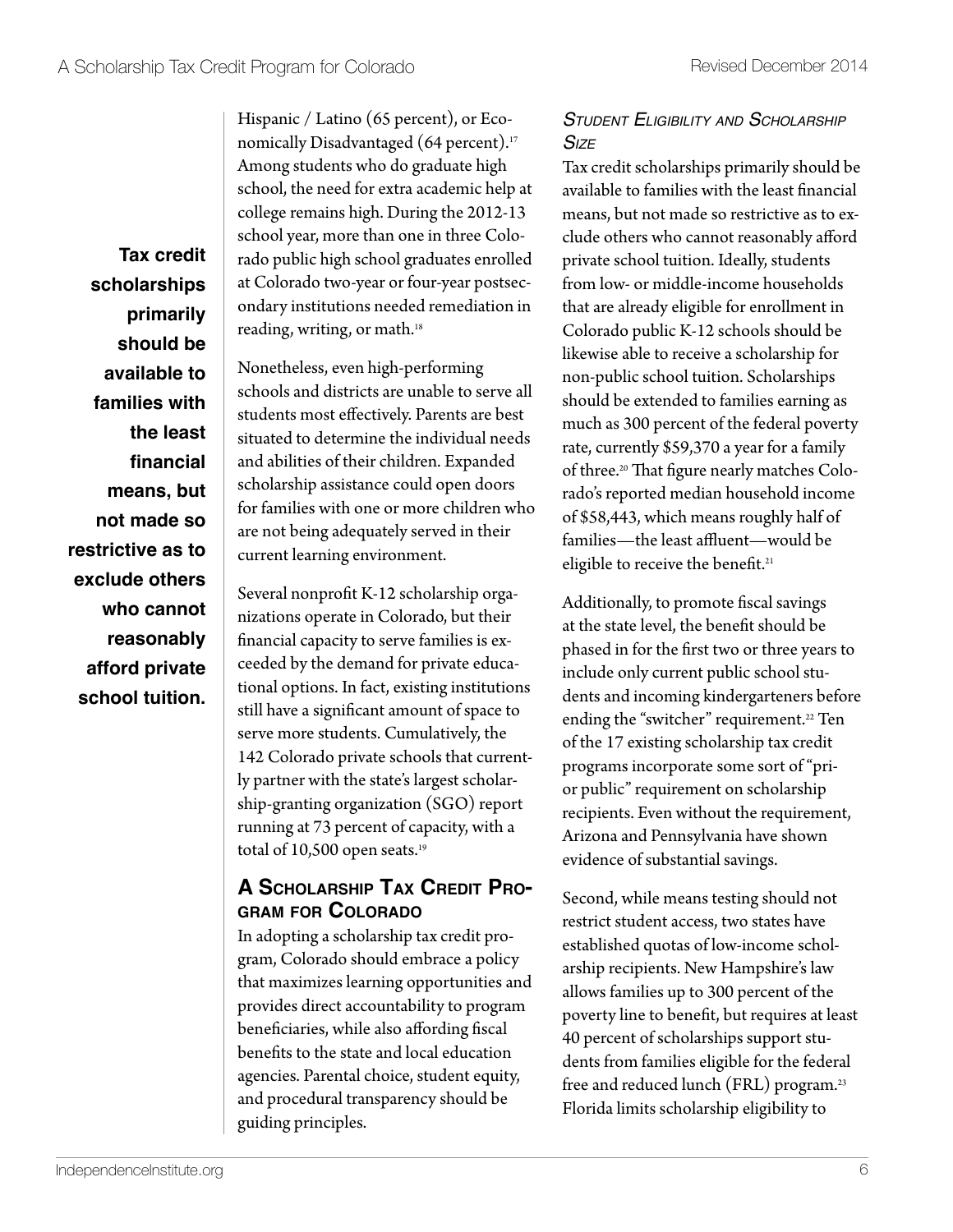FRL students. Starting in 2016-17, though, those same students will be granted priority, as families up to 260 percent of poverty also become eligible.

Virginia exempts special needs students from family means testing to receive one of the state's newly-enacted Education Improvement Scholarships Tax Credits. South Carolina's 2013 program is limited to special needs students regardless of family income. One of Arizona's three scholarship tax credit programs exclusively benefits students who have an Individual Education Plan or are served by the state's foster care system. Other programs are aimed exclusively at—or give priority to—students who attend schools deemed to be failing by the state's accountability system.<sup>24</sup>

Most existing tax credit programs cap scholarship size, usually at full tuition value or at some amount that approximates average non-public school tuition. Only in Florida does the average scholarship amount distributed even approach this value. K-12 scholarships granted through many non-profit organizations typically cover less than full tuition value to ensure families have some direct investment in the education decision. New Hampshire also has adopted a model policy worth pursuing. The limitation on *average* scholarship size, rather than on *individual* scholarship size, provides greater flexibility to assist in different situations while retaining the fiscal benefit.

The experience of other states offers no evidence to suggest this trend would change under a tax credit program. Louisiana indexes the maximum scholarship amount to 80 percent (K-8 schools) or 90 percent (high school) of Per Pupil Revenue

(PPR)'s state share.25 Similarly, Colorado could cap the average scholarship amount at 50 percent of state average PPR. In 2014-15, the state's average PPR is \$7,026, which would effectively cap an SGO's annual average scholarship size at \$3,513.26

For more on student eligibility in existing scholarship tax credit programs, see **[Ap](#page-13-0)[pendix A \(p. 11\)](#page-13-0)**.

*Setting Boundaries: Tax Credit Amounts and Program Caps* Nine of the 14 states with scholarship tax credit programs make the benefit available both for personal and corporate income taxes, an approach Colorado should follow. In the other five states, including Pennsylvania, Rhode Island, and Kansas, the credit only applies to corporate taxes. Neither Florida nor New Hampshire levies a personal income tax.

Typically, a state can limit the scope of scholarship tax credit programs in three ways:

- 1. **Establish a total program cap** that limits the amount of tax credits that can be offered statewide in a given year, creating an artificial barrier to program demand;
- 2. **Lower the tax credit value** so only a portion of the scholarship donation is written off the tax bill, reducing the incentive for taxpayers to make donations; or
- 3. **Limit the size of the tax credit** a person or business can receive each year in real dollars or as a share of tax liability.

Establishing a total program cap would not be ideal for Colorado. The approach could

**Nine of the 14 states with scholarship tax credit programs make the benefit available both for personal and corporate income taxes, an approach Colorado should follow.**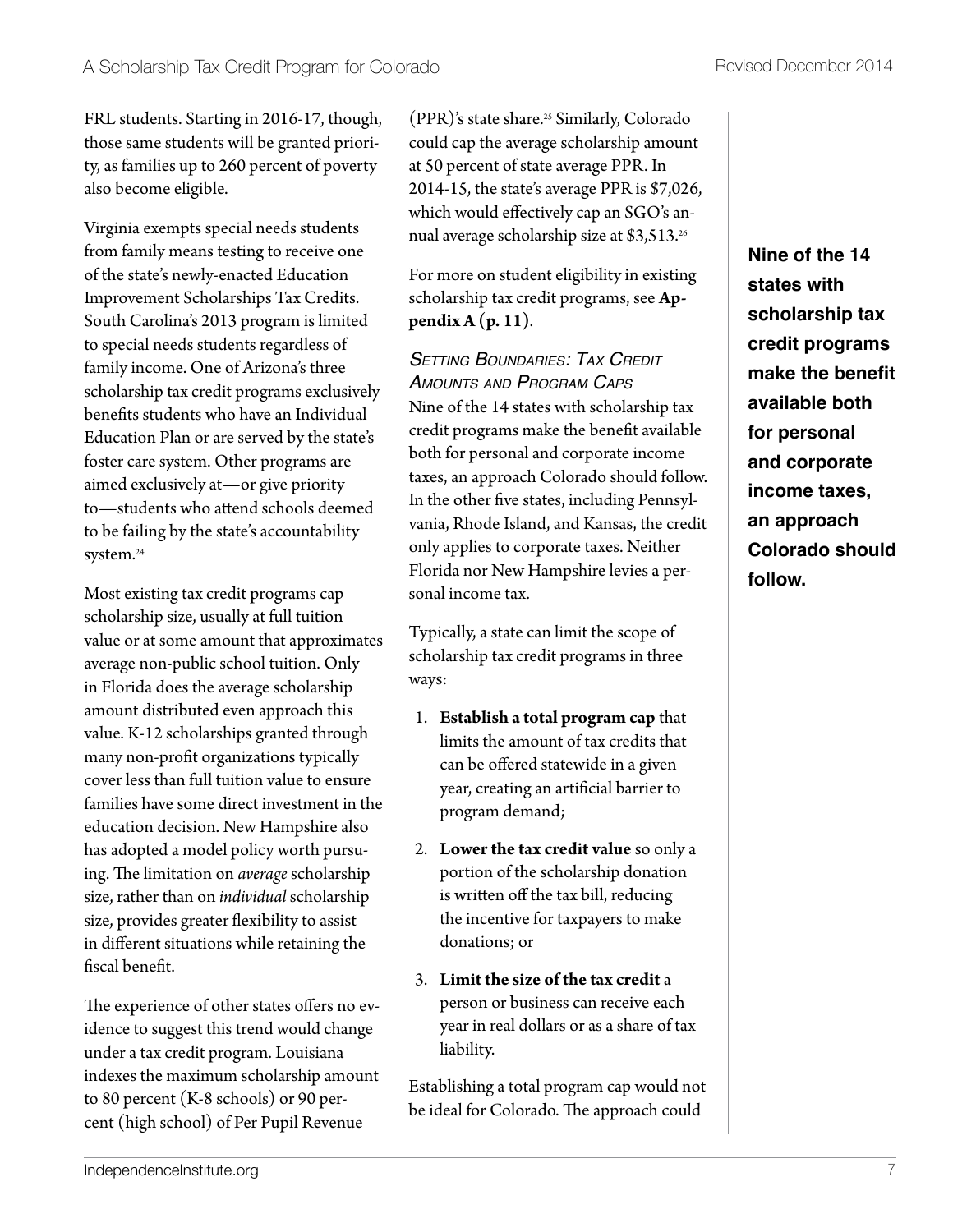**...any total program cap contemplated ought to escalate automatically to provide for future demand.** limit the demand to fund or receive scholarships, affecting certain regions or sectors unevenly. To be acceptable, though, any total program cap contemplated ought to escalate automatically to provide for future demand. If the cap is set too low, consumer demand will trigger an adjustment. Requiring legislative authorization to increase available program dollars could needlessly thwart students' attempts to access available educational opportunities.

Arizona's 1997 personal tax credits and Louisiana's newly-enacted scholarship tax credits are the only two existing programs that do not operate under a fixed cap of total program contributions. All the monetary caps—even Florida's sizable \$357.8 million ceiling—are less than (and most of them significantly so) 2 percent of annual state tax revenues for K-12 public education.<sup>27</sup>

Four states use an "escalator" approach that allows the total program cap to grow without additional legislative action. The cap of Arizona's corporate credit grows generously each year by 20 percent. On the other end of the spectrum, Georgia's cap increases automatically each year until 2018 based on inflationary values in the Consumer Price Index<sup>28</sup> This model has not kept pace with demand, and has been reported to adversely affect students.<sup>29</sup> An acceptable alternative can be found in two other states. Once a contribution threshold is reached in New Hampshire (80 percent) or Florida (90 percent), the cap is triggered to rise by 25 percent for the following year.30

Lowering the value of the tax credit, instead of establishing a total program cap, is equally unappealing to a model Colorado program. Most corporate donors in

Pennsylvania pledge to make consecutive years of contributions in order to receive a 90 percent credit, as opposed to only 75 percent for making a single year's contribution. Some programs provide weaker incentives with values of 65 percent (Iowa and Virginia) or even 50 percent (Indiana and Oklahoma).<sup>31</sup>

Instead, Colorado should grant a dollar-for-dollar tax credit to match the amount of the individual or corporate scholarship donation. Seven of the 17 programs—all three in Arizona, along with Florida, Georgia, Louisiana, and South Carolina—provide the 100 percent credit for all donations. Alabama's program gives full value for individual donations, but only 50 percent for corporate.

Of the three ways to limit the scope of a Colorado scholarship tax credit program, the last is the most acceptable. Limiting the amount of tax credit by itself neither restrains the number of contributors nor weakens the incentive to participate by adding a "cost" to giving. Fully half of the existing programs place a hard limit on how much an individual or business can donate and still receive the tax write-off.32

To treat taxpayers more equitably, individual tax credit limits would be better set as a share of income tax liability. Corporate contributors to Georgia's Private School Tax Credit can give no more than 75 percent of their total liability in a given year. Even smaller limits apply in the newer South Carolina (60 percent) and Alabama (50 percent) programs.33 Still, Colorado should seek to allow both personal and corporate donors the opportunity to earn tax credits up to the full amount of the tax owed. Thus, an individual who owes \$5,000 in taxes to the State of Colorado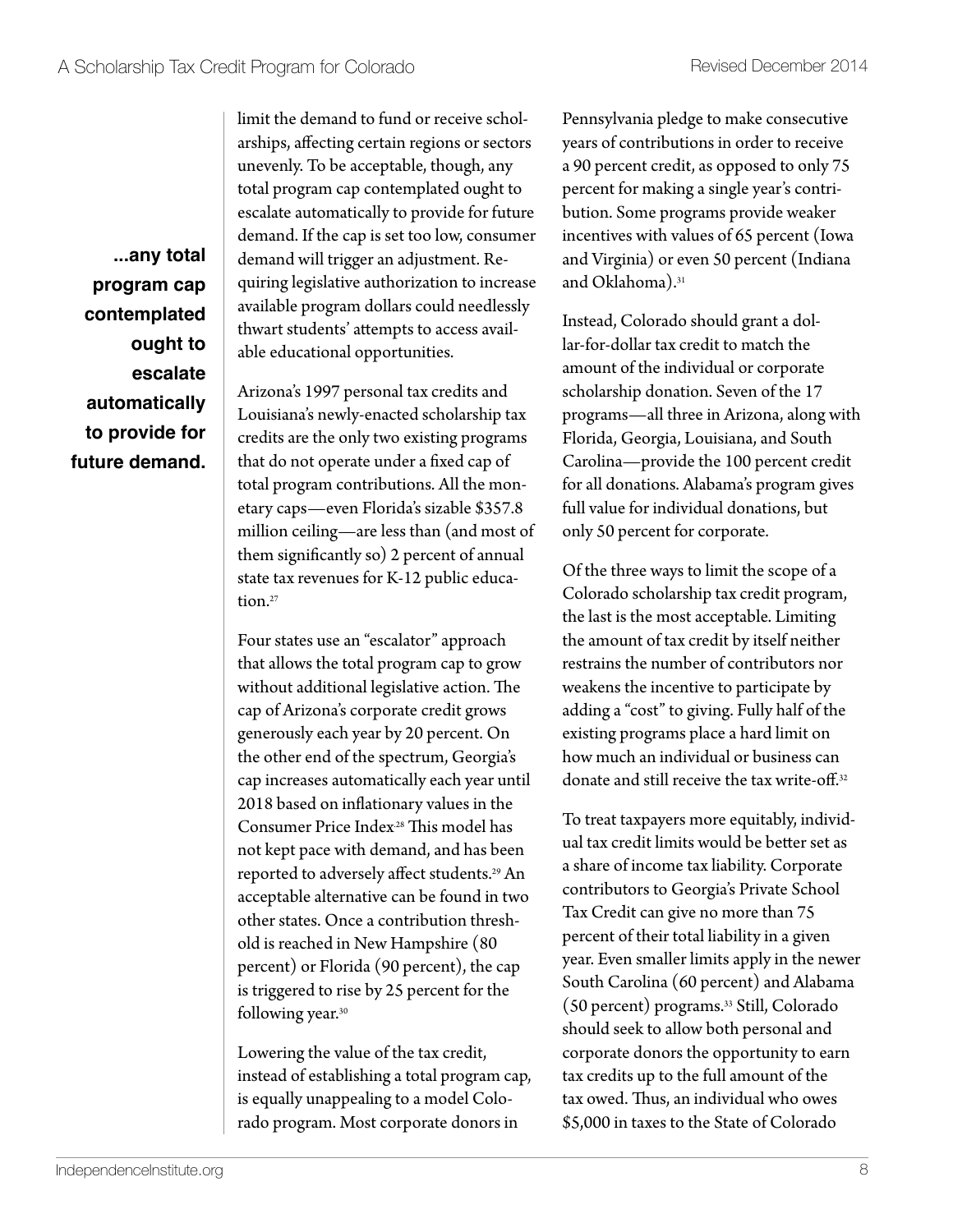then could write off up to \$5,000 in donations to an eligible scholarship organization. Persons or businesses with higher tax burdens could make larger donations.

For more on design features of existing tax credit scholarship programs, see **[Appendix](#page-15-0)  B** [\(p. 14\)](#page-15-0).

*Scholarship-Granting Organizations* Policy changes should create minimal interference with the operations of scholarship-granting organizations (SGOs) except to ensure that funds are effectively and transparently serving student needs. SGOs ought to have recognized nonprofit status and offer scholarships to more than one qualified private school. They would be authorized to continue underwriting tuition payments that directly benefit participating students.

Generally speaking, most tax credit programs require participating SGOs to "disburse at least 90 percent of their funds in the form of scholarships."34 Pennsylvania more leniently allows the organizations to spend as much as 20 percent of their budgets on administrative costs, while Florida (3 percent) and Virginia (5 percent) have more stringent requirements.<sup>35</sup> An informal survey of 44 Pennsylvania scholarship organizations found that 27 were satisfied with the 80 percent disbursement requirement, while 13 respondents favored a more stringent mandate.

Among 60 organizations surveyed in five different tax credit states, the "average disbursement rate was 92 percent."36 A 90 percent requirement thus should be suitable for existing Colorado organizations. Yet policymakers could provide an exception for new organizations that incur more overhead expenses during a startup phase,

temporarily lowering the disbursement requirement to 80 percent.

To protect contributors and recipients, scholarship organizations should demonstrate financial viability, report basic information regarding contributions, and conduct employee background checks to prevent inappropriate use of funds. Private schools likewise ought to continue in compliance with existing state and federal requirements, including basic health and safety codes.

However, policymakers should avoid imposing excessive regulations in order to help ensure schools and scholarship organizations are directed to serve students' genuine needs rather than bureaucratic priorities. Based on the experience of other states with scholarship tax credits, such a program in Colorado likely would foster an expanded number of diverse organizations available to connect families to sought-after educational services. Organizations may specialize in serving students based on income, region, or special learning needs.37

#### *Testing and Accountability*

The requirement for participating schools to regularly report a scholarship student's performance to parents provides the most essential and fundamental form of accountability. However, public reporting of academic results can immunize a scholarship program from attack. Unfair criticisms of publicly enacted programs tend to gain more credence in an environment where no data exists to refute the challenge. Regardless, policymakers should take care to balance private school independence and flexibility with demands for academic transparency.<sup>38</sup>

**...an individual who owes \$5,000 in taxes to the State of Colorado then could write off up to \$5,000 in donations to an eligible scholarship organization.**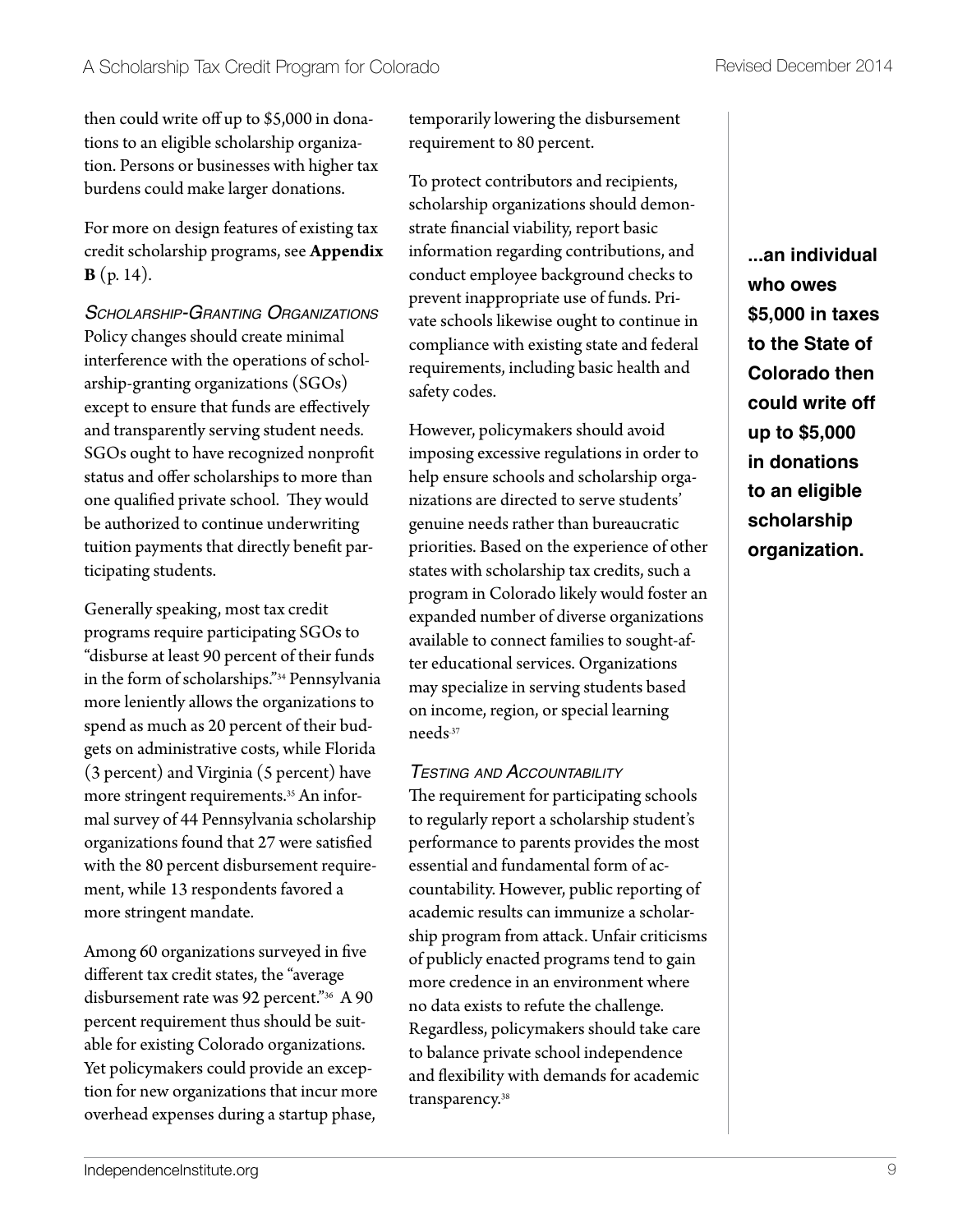**Most private schools already administer some kind of nationally normreferenced test, making the approach less disruptive...** 

New Hampshire requires SGOs to conduct and report annual parent surveys. Seven of the 14 tax credit states further mandate annual administration and public reporting of student academic assessments. Appropriately, four of the seven states mandate testing for scholarship students only.39 **[Ap](#page-16-0)[pendix C](#page-16-0)** (p. 16) includes a full breakdown of accountability features in other states' scholarship tax credit programs.

Only Louisiana's relatively small program insists upon state assessments for scholarship recipients. The other five states allow students to be tested on one of a selection of approved nationally norm-referenced tests. Of the five states, three (Alabama, Indiana, and Virginia) have to report results of academic progress to a state agency, while South Carolina requires a report to the legislative Education Oversight Committee.<sup>40</sup> Most private schools already administer some kind of nationally norm-referenced test, making the approach less disruptive to students' needed instructional time and to the schools' existing operations.

Florida offers a unique approach that ought to appeal to Colorado's deepest proponents of school accountability while also respecting private school autonomy. Using the nationally norm-referenced test of their preference, Florida schools compile and report scholarship tax credit students' results to a state-designated independent research organization (IRO). The IRO analyzes the data and publishes an annual program evaluation for the state legislature to review. The evaluation details participation rates for different tests, as well as scholarship students' overall achievement rankings compared to others in the national testing sample<sup>41</sup>

## **Conclusion**

In recent years, Colorado policymakers have initiated reforms to deepen academic standards, to raise the bar of accountability, and to improve educator effectiveness. Yet despite pockets of improvement and signs of modest progress, a significant number of K-12 students are not reaching their full potential.

The track record of established scholarship tax credit programs indicates many of the promised benefits of this approach. The recent addition of many new programs further helps show the way to expanding educational freedom and opportunity in a highly cost-effective way. The time has come for Colorado leaders to consider carefully the adoption of tax credit scholarships.

#### **Acknowledgments**

Education policy analyst **Ross Izard** provided invaluable research assistance in updating this report. Special appreciation also goes to **Jason Bedrick** and **Andrew Coulson** of the Cato Institute for reviewing the original 2013 draft of this publication and providing advice and constructive feedback.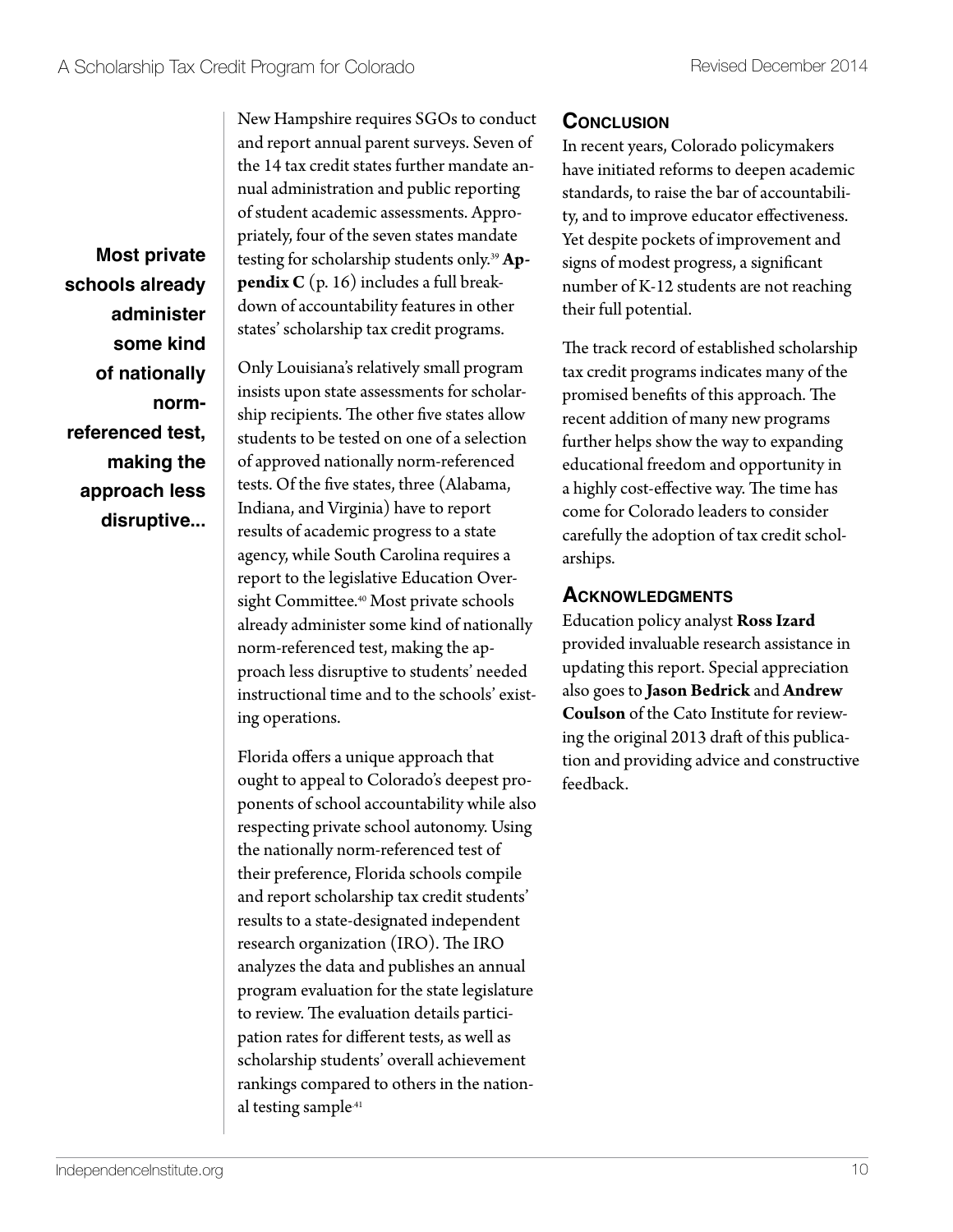|              | APPENDIX A: ELIGIBILITY IN EXISTING SCHOLARSHIP TAX CREDIT PROGRAMS                         |                                                                                                           |                                          |                                              |                           |                            |                            |                                  |                   |                   |                                                       |                                                                                                                       |
|--------------|---------------------------------------------------------------------------------------------|-----------------------------------------------------------------------------------------------------------|------------------------------------------|----------------------------------------------|---------------------------|----------------------------|----------------------------|----------------------------------|-------------------|-------------------|-------------------------------------------------------|-----------------------------------------------------------------------------------------------------------------------|
|              |                                                                                             |                                                                                                           |                                          |                                              |                           | <b>Student Eligibility</b> |                            |                                  |                   |                   | Private<br><b>School</b><br>Eligibility               | <b>Public Com-</b><br>ponent                                                                                          |
| <b>State</b> | Program                                                                                     | Means-<br><b>Tested</b>                                                                                   | Special<br><b>Needs</b><br>Only          | Prior<br>Public<br>(or K)                    | <b>OR</b><br>1st<br>Grade | <b>OR Prior</b><br>Schol.  | OR<br>New<br>Resi-<br>dent | <b>OR</b><br>Military<br>Depend. | OR Home<br>school | Failing<br>school | Accred-<br>itation<br>Required                        | Description                                                                                                           |
| <b>AL</b>    | School<br>Choice<br>Scholar-<br>ships                                                       | 150%<br>Median,<br>locally<br>varying<br>percent-<br>age of<br>low-in-<br>come                            | No                                       | Yes for<br>75%<br>of total<br>state<br>funds | N/A                       | N/A                        | N/A                        | No                               | N/A               | Yes               | Yes OR<br>meet state<br>require-<br>ments             | N/A                                                                                                                   |
| <b>AZ</b>    | Personal<br><b>STO</b><br>Credit                                                            | No                                                                                                        | No                                       | No                                           | N/A                       | N/A                        | N/A                        | N/A                              | N/A               | N <sub>o</sub>    | No                                                    | Extracurricular<br>activities and<br>character<br>education<br>programs<br>(including<br>parent fees,<br>no max)      |
| <b>AZ</b>    | Cor-<br>porate<br><b>STO</b><br>Credit                                                      | 185%<br>Red.<br>Lunch                                                                                     | No                                       | Yes<br>(90)<br>days)                         | <b>No</b>                 | Yes                        | No                         | Yes                              | <b>No</b>         | No                | No                                                    | N/A                                                                                                                   |
| <b>AZ</b>    | <b>Disabled</b><br>/ Dis-<br>placed<br>Pupils<br><b>STO</b><br>Credit<br>("Lexie's<br>Law") | No                                                                                                        | <b>IEP</b><br>(IDEA)<br>/ Foster<br>care | Yes                                          | No                        | No                         | No                         | Yes                              | <b>No</b>         | N <sub>o</sub>    | No                                                    | N/A                                                                                                                   |
| <b>FL</b>    | Tax<br>Credit<br>Scholar-<br>ship                                                           | <b>FRL</b><br>$(2016 -$<br>17:<br>Priority<br>to 185%<br>Poverty<br>or less,<br>cannot<br>exceed<br>260%) | <b>OR</b><br>Foster<br>care              | Yes                                          | Yes                       | N/A                        | No                         | No                               | No                | No                | No                                                    | Scholarships<br>for attending<br>public schools<br>outside of<br>home district<br>(transporta-<br>tion, \$500<br>max) |
| GA           | Qualified<br>Edu-<br>cation<br>Expense<br>Tax<br>Credit<br>(Individ-<br>ual)                | No                                                                                                        | No                                       | Yes<br>$(6$ wks $)$                          | Yes                       | No                         | No                         | No                               | No                | No                | Yes OR<br>in the<br>process<br>of being<br>accredited | N/A                                                                                                                   |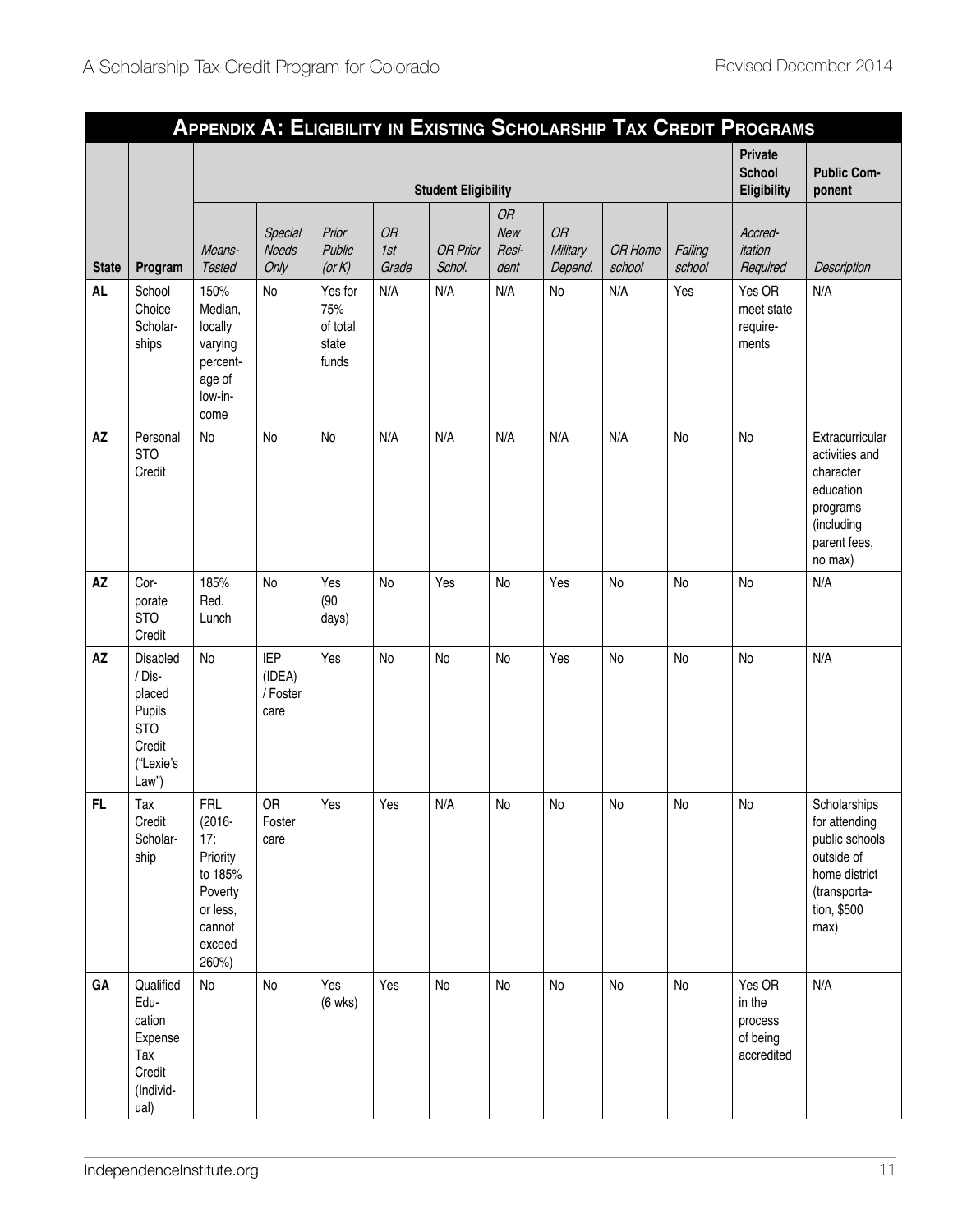|              |                                                                    |                                                |                                 |                                 |                           |                           |                                   |                                  |                   |                   | APPENDIX A: ELIGIBILITY IN EXISTING SCHOLARSHIP TAX CREDIT PROGRAMS |                                                                                                                         |
|--------------|--------------------------------------------------------------------|------------------------------------------------|---------------------------------|---------------------------------|---------------------------|---------------------------|-----------------------------------|----------------------------------|-------------------|-------------------|---------------------------------------------------------------------|-------------------------------------------------------------------------------------------------------------------------|
|              |                                                                    | <b>Student Eligibility</b>                     |                                 |                                 |                           |                           |                                   |                                  |                   |                   | Private<br><b>School</b><br>Eligibility                             | <b>Public Com-</b><br>ponent                                                                                            |
| <b>State</b> | Program                                                            | Means-<br><b>Tested</b>                        | Special<br><b>Needs</b><br>Only | Prior<br>Public<br>$($ or K $)$ | <b>OR</b><br>1st<br>Grade | <b>OR Prior</b><br>Schol. | <b>OR</b><br>New<br>Resi-<br>dent | <b>OR</b><br>Military<br>Depend. | OR Home<br>school | Failing<br>school | Accred-<br>itation<br>Required                                      | Description                                                                                                             |
| $\sf IN$     | School<br>Scholar-<br>ship Tax<br>Credit                           | 200%<br><b>FRL</b>                             | <b>No</b>                       | No                              | No                        | Yes                       | No                                | No                               | <b>No</b>         | No                | Yes                                                                 | N/A                                                                                                                     |
| IA           | <b>STO</b><br>Tax<br>Credit                                        | 300%<br>Poverty                                | No                              | No                              | N/A                       | N/A                       | N/A                               | N/A                              | N/A               | N/A               | Yes                                                                 | N/A                                                                                                                     |
| KS           | Cor-<br>porate<br>Educa-<br>tion Tax<br>Credit<br>Scholar-<br>ship | 185%<br>FRL (or<br>special<br>needs)           | <b>No</b>                       | Yes                             | No                        | Yes                       | No                                | No                               | <b>No</b>         | Yes               | <b>No</b>                                                           | N/A                                                                                                                     |
| LA           | Tuition<br>Dona-<br>tion<br>Rebate<br>Program                      | 250%<br>Poverty                                | <b>No</b>                       | Yes                             | No                        | Yes                       | No                                | No                               | No                | No                | No                                                                  | Separate pro-<br>gram provides<br>state-funded<br>scholarships<br>for low-income<br>students in<br>schools rated<br>C-F |
| <b>NH</b>    | Cor-<br>porate<br>Educa-<br>tion Tax<br>Credit                     | 300%<br>Poverty<br>(at least<br>40% to<br>FRL) | <b>No</b>                       | Yes                             | <b>No</b>                 | Yes                       | No                                | No                               | Yes               | No                | No                                                                  | Tuition for<br>attending<br>public school<br>outside of<br>home district                                                |
| OK           | Equal<br>Opportu-<br>nity Ed-<br>ucation<br>Scholar-<br>ships      | 300%<br>${\sf FRL}^\star$                      | No                              | No                              | N/A                       | N/A                       | N/A                               | N/A                              | N/A               | Yes*              | Yes                                                                 | N/A                                                                                                                     |
| PA           | Educa-<br>tional<br>Improve-<br>ment<br>Tax<br>Credit              | \$75,000<br>house-<br>hold in-<br>come**       | No                              | No                              | N/A                       | N/A                       | N/A                               | N/A                              | N/A               | No                | No                                                                  | Full public<br>component,<br>loose guide-<br>lines                                                                      |
| PA           | Educa-<br>tional<br>Oppor-<br>tunity<br>Scholar-<br>ship           | \$75,000<br>house-<br>hold in-<br>come***      | No                              | No                              | N/A                       | N/A                       | N/A                               | N/A                              | N/A               | Yes***            | No                                                                  | Tuition for<br>attending<br>public school<br>outside of<br>home district                                                |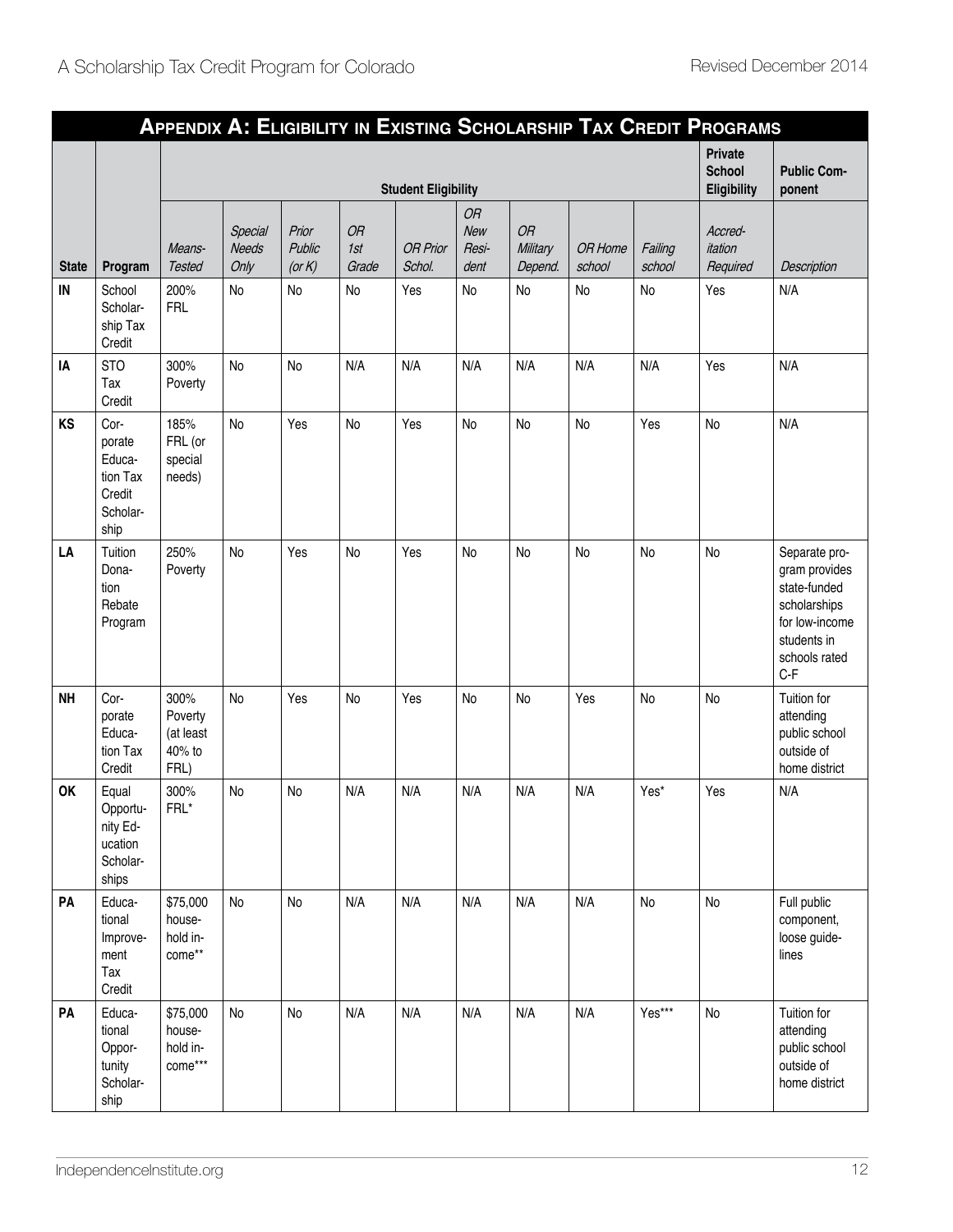<span id="page-13-0"></span>

|                | APPENDIX A: ELIGIBILITY IN EXISTING SCHOLARSHIP TAX CREDIT PROGRAMS        |                           |                                 |                                                                    |                           |                           |                            |                           |                   |                   |                                                       |                              |
|----------------|----------------------------------------------------------------------------|---------------------------|---------------------------------|--------------------------------------------------------------------|---------------------------|---------------------------|----------------------------|---------------------------|-------------------|-------------------|-------------------------------------------------------|------------------------------|
|                |                                                                            |                           | <b>Student Eligibility</b>      |                                                                    |                           |                           |                            |                           |                   |                   | <b>Private</b><br><b>School</b><br><b>Eligibility</b> | <b>Public Com-</b><br>ponent |
| <b>State</b>   | Program                                                                    | Means-<br><b>Tested</b>   | Special<br><b>Needs</b><br>Only | Prior<br>Public<br>(or $K$ )                                       | <b>OR</b><br>1st<br>Grade | <b>OR Prior</b><br>Schol. | OR<br>New<br>Resi-<br>dent | OR<br>Military<br>Depend. | OR Home<br>school | Failing<br>school | Accred-<br>itation<br>Required                        | <b>Description</b>           |
| R <sub>l</sub> | Tax<br>Credits<br>for<br>Contri-<br>butions<br>to STOs                     | 250%<br><b>FRL</b>        | <b>No</b>                       | <b>No</b>                                                          | N/A                       | N/A                       | N/A                        | N/A                       | N/A               | <b>No</b>         | <b>No</b>                                             | N/A                          |
| <b>SC</b>      | Educa-<br>tional<br>Credit<br>for<br>Excep-<br>tional<br>Needs<br>Children | No                        | Yes                             | Public<br>school<br>must<br>not<br>meet<br>stu-<br>dent's<br>needs | N/A                       | N/A                       | N/A                        | N/A                       | N/A               | <b>No</b>         | No                                                    | N/A                          |
| VA             | Edu-<br>cation<br>Improve-<br>ment<br>Scholar-<br>ships                    | 300%<br>Pover-<br>$tv***$ | <b>OR</b><br>Yes****            | Yes                                                                | Yes                       | Yes                       | Yes                        | <b>No</b>                 | No                | <b>No</b>         | No*****                                               | N/A                          |

#### **Legend:**

FRL: Free and Reduced Lunch federal eligibility guidelines

Poverty: Federal Poverty Level (http://familiesusa.org/product/federal-poverty-guidelines)

\* Students who live in zone of failing school exempt from means testing; either income OR failing school designation needed

\*\* For each additional child in the family the figure is raised \$15,000

\*\*\* FRL students and those living in certain designated school districts are afforded priority; Child must live in low-achieving school zone, not necessarily attend school

\*\*\*\* Special needs students, family cannot earn more than 400% of Poverty

\*\*\*\*\* Schools must conform to state accreditation law, which allows for private schools to be voluntarily accredited by a state-board approved process

#### **Sources:**

Friedman Foundation for Educational Choice, http://www.edchoice.org/School-Choice/School-Choice-Programs.aspx

The Foundation for Opportunity in Education, Education Tax Credit Programs: An Analysis of Provisions by State, <http://bit.ly/1AhccAl> Natl Conf of State Legislatures,<http://www.ncsl.org/issues-research/educ/school-choice-scholarship-tax-credits.aspx>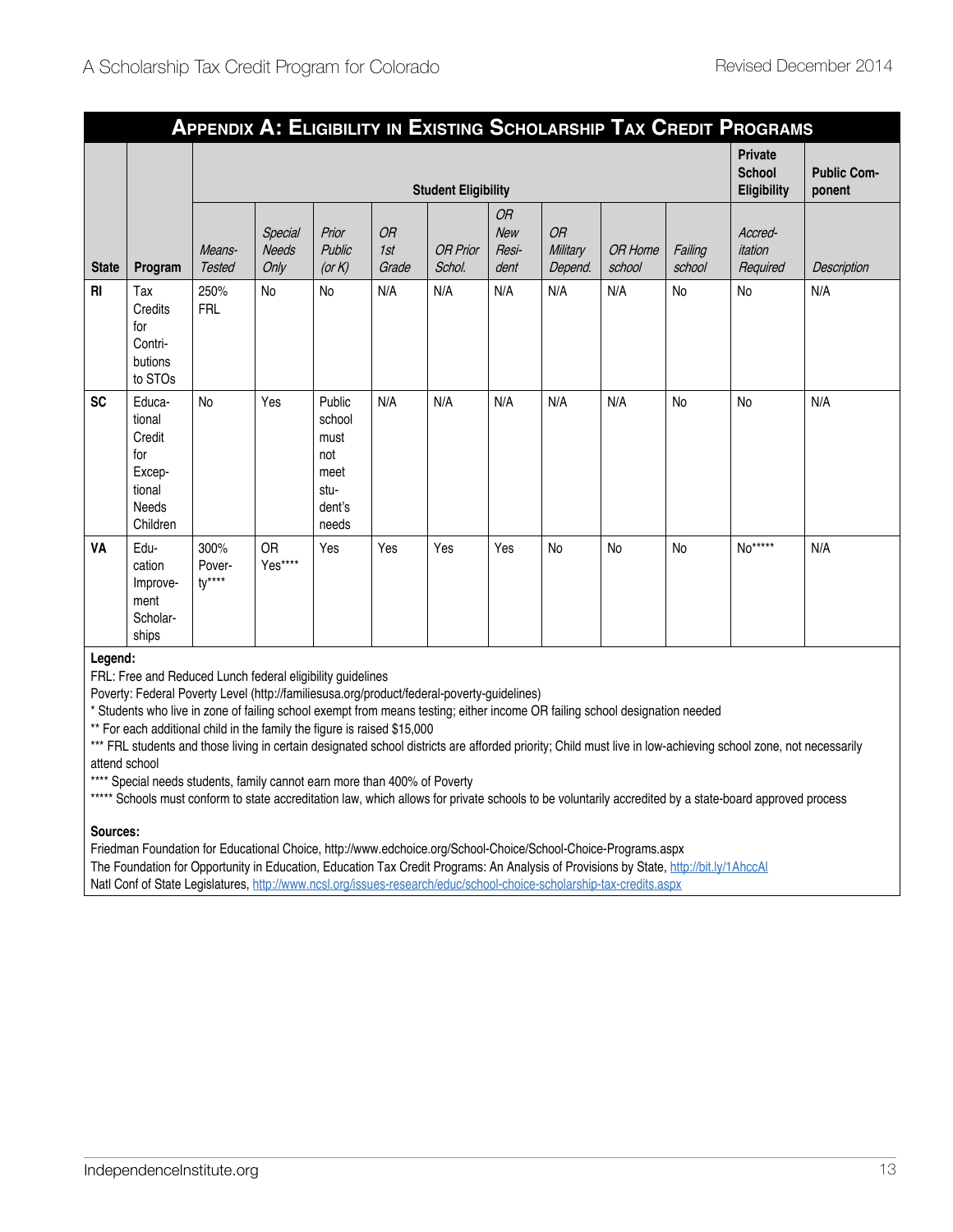| Appendix B: Design Features of Existing Scholarship Tax Credit Programs |                                                                   |                                                          |                                                                     |                                                                                   |                                      |                                              |                                                                                           |  |  |
|-------------------------------------------------------------------------|-------------------------------------------------------------------|----------------------------------------------------------|---------------------------------------------------------------------|-----------------------------------------------------------------------------------|--------------------------------------|----------------------------------------------|-------------------------------------------------------------------------------------------|--|--|
|                                                                         |                                                                   | <b>Program Cap</b>                                       |                                                                     | <b>Tax Credit</b>                                                                 |                                      | <b>Carry Forward</b>                         |                                                                                           |  |  |
| <b>State</b>                                                            | Program                                                           | Amount                                                   | Growth                                                              | Cap                                                                               | Value                                | Time                                         | <b>Scholarship Cap</b>                                                                    |  |  |
| <b>AL</b>                                                               | School Choice<br>Scholarships                                     | \$25,000,000                                             | Fixed                                                               | Personal: 50%<br>of liability or<br>\$7,500; Corpo-<br>rate: 50% of<br>liability  | 100%<br>individual, 50%<br>corporate | 3 years                                      | Full tuition                                                                              |  |  |
| <b>AZ</b>                                                               | Personal STO<br>Credit                                            | None                                                     | N/A                                                                 | \$528 (\$1,056<br>married), plus<br>switcher credit<br>\$514 (\$1,028<br>married) | 100%                                 | 5 years                                      | None                                                                                      |  |  |
| <b>AZ</b>                                                               | Corporate STO<br>Credit                                           | \$42,998,170 in total<br>aggregate credits               | Automatic 20%<br>increase in ag-<br>gregate credits<br>allowed/year | None                                                                              | 100%                                 | 5 years                                      | \$4,900 (K-8);<br>\$6,200 (HS)                                                            |  |  |
| AZ                                                                      | Disabled / Dis-<br>placed Pupils<br>STO Credit<br>("Lexie's Law") | \$5,000,000                                              | Fixed                                                               | None                                                                              | 100%                                 | 5 years                                      | Lesser of full tuition<br>or 90% of state pu-<br>pil formula funding                      |  |  |
| FL.                                                                     | <b>Tax Credit</b><br>Scholarship                                  | \$357,812,500                                            | Escalator: 25%<br>rise if 90%<br>reached                            | 100% of tax<br>liability                                                          | 100%                                 | 5 years                                      | Lesser of \$5,272 or<br>full tuition                                                      |  |  |
| GA                                                                      | Qualified Edu-<br>cation Expense<br><b>Tax Credit</b>             | \$58,000,000                                             | Escalator (CPI)<br>through 2018                                     | Personal:<br>\$1,000 (\$2,500<br>married);<br>Corporate: 75%<br>of tax liability  | 100%                                 | 5 years                                      | 100% avg state &<br>local expenditures<br>per student (\$8,983<br>2014)<br>in             |  |  |
| IN                                                                      | School Scholar-<br>ship Tax Cred                                  | \$7,500,000                                              | Fixed                                                               | None                                                                              | 50%                                  | 9 years                                      | Full tuition                                                                              |  |  |
| IA                                                                      | STO Tax Credit                                                    | \$8,750,000 (corp.<br>may not exceed 25%<br>of total)    | Fixed                                                               | None                                                                              | 65%                                  | None                                         | Full tuition                                                                              |  |  |
| KS                                                                      | Corporate<br><b>Education Tax</b><br>Credit Schol-<br>arship      | \$10,000,000                                             | Fixed                                                               | None                                                                              | 70%                                  | None unless lia-<br>bility exceeded          | \$8,000 (including<br>tuition, fees, trans-<br>portation)                                 |  |  |
| LA                                                                      | Tuition Dona-<br>tion Rebate<br>Program                           | None                                                     | N/A                                                                 | None                                                                              | 100%                                 | Rebate system,<br>donor deter-<br>mined      | Lesser of full tuition<br>OR 80% (K-8) /<br>90% (HS) of state<br>pupil formula<br>funding |  |  |
| NH                                                                      | Corporate<br><b>Education Tax</b><br>Credit                       | \$3,400,000 (Yr 1);<br>\$5,100,000 (Yr 2)                | Escalator: 25%<br>rise if 80%<br>reached                            | No business<br>can receive<br>>10% total                                          | 85%                                  | 10% of eligible<br>contributions<br>per year | Avg value: \$2,500<br>(\$4,375 spec ed /<br>\$625 homeschool)                             |  |  |
| OK                                                                      | Equal Opportu-<br>nity Education<br>Scholarships                  | \$3,500,000 (\$1.75M<br>ea. for personal &<br>corporate) | Fixed                                                               | \$1,000 (\$2,000<br>married); \$100K<br>business                                  | 50% (75%<br>2 additional<br>years)   | 3 years if liabili-<br>ty exceeded           | \$5,000 (\$25,000<br>spec ed) OR 80%<br>of state pupil formu-<br>la funding               |  |  |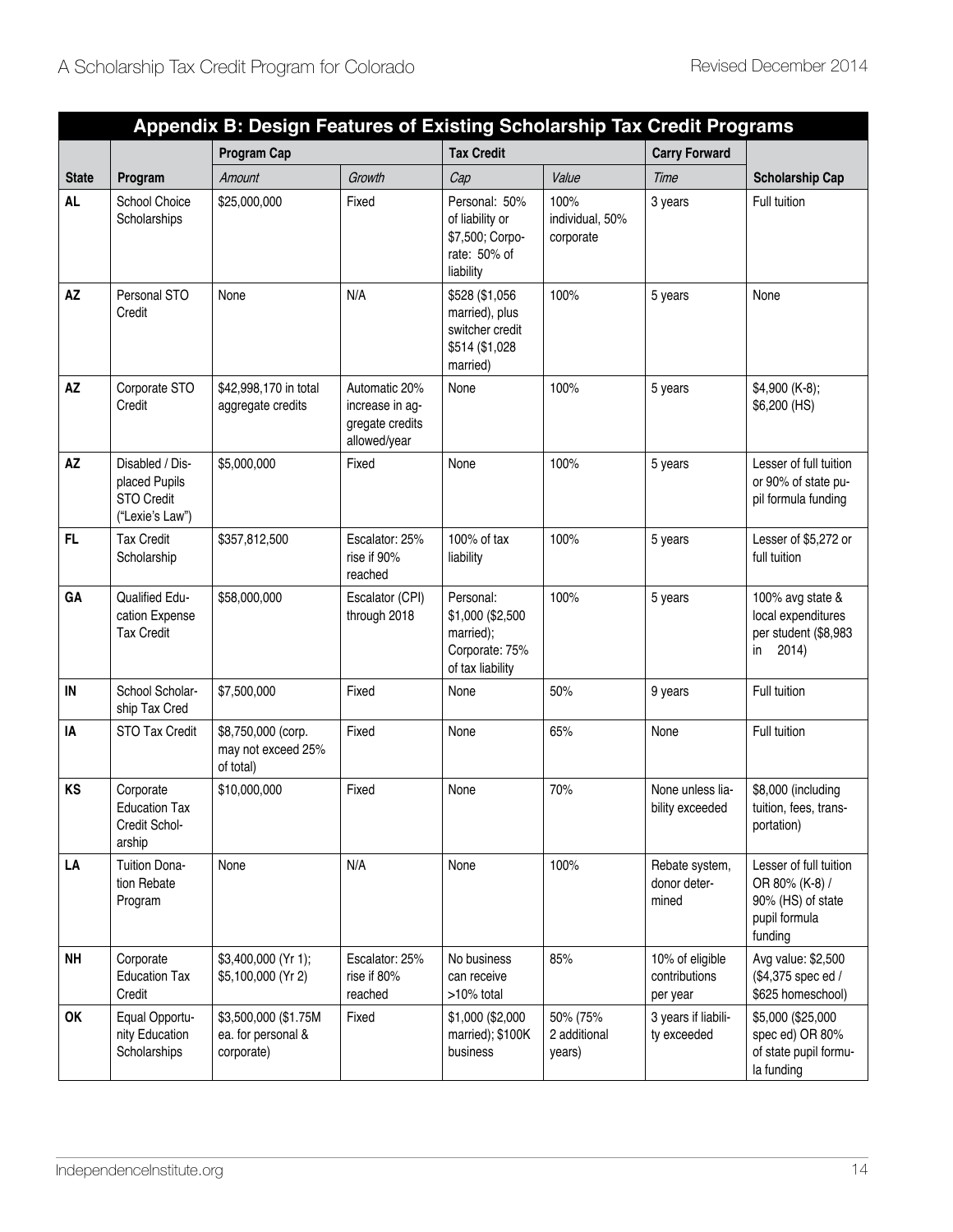<span id="page-15-0"></span>

| Appendix B: Design Features of Existing Scholarship Tax Credit Programs |                                                              |               |        |                                                         |                      |                      |                                                                        |  |  |  |
|-------------------------------------------------------------------------|--------------------------------------------------------------|---------------|--------|---------------------------------------------------------|----------------------|----------------------|------------------------------------------------------------------------|--|--|--|
|                                                                         |                                                              | Program Cap   |        | <b>Tax Credit</b>                                       |                      | <b>Carry Forward</b> |                                                                        |  |  |  |
| <b>State</b>                                                            | Program                                                      | Amount        | Growth | Cap                                                     | Value                | Time                 | <b>Scholarship Cap</b>                                                 |  |  |  |
| PA                                                                      | Educational<br>Improvement<br><b>Tax Credit</b>              | \$100,000,000 | Fixed  | \$750,000                                               | 75%; 90%<br>$(2-yr)$ | None                 | SGOs determine<br>amounts                                              |  |  |  |
| PA                                                                      | Educational<br>Opportunity<br>Scholarship                    | \$50,000,000  | Fixed  | \$750,000                                               | 75%; 90%<br>$(2-yr)$ | None                 | \$8,500 (\$15,000<br>spec ed)                                          |  |  |  |
| <b>RI</b>                                                               | Tax Credits for<br>Contributions to<br><b>STOs</b>           | \$1,500,000   | Fixed  | \$100,000                                               | 75%; 90%<br>$(2-yr)$ | None                 | None                                                                   |  |  |  |
| <b>SC</b>                                                               | Educational<br>Credit for Ex-<br>ceptional Needs<br>Children | \$8,000,000   | Fixed  | 60% of liability                                        | 100%                 | None                 | \$10,000                                                               |  |  |  |
| VA                                                                      | Education<br>Improvement<br>Scholarships                     | \$25,000,000  | Fixed  | \$50,000 (individ<br>/ married only);<br>\$500 minimum* | 65%                  | 5 years              | Lesser of full<br>tuition or 100% of<br>state pupil formula<br>funding |  |  |  |

\* Businesses can receive tax credit -- no limits apply

**Sources:** 

Friedman Foundation for Educational Choice, <http://www.edchoice.org/School-Choice/School-Choice-Programs.aspx> National Conference of State Legislatures, <http://www.ncsl.org/issues-research/educ/school-choice-scholarship-tax-credits.aspx>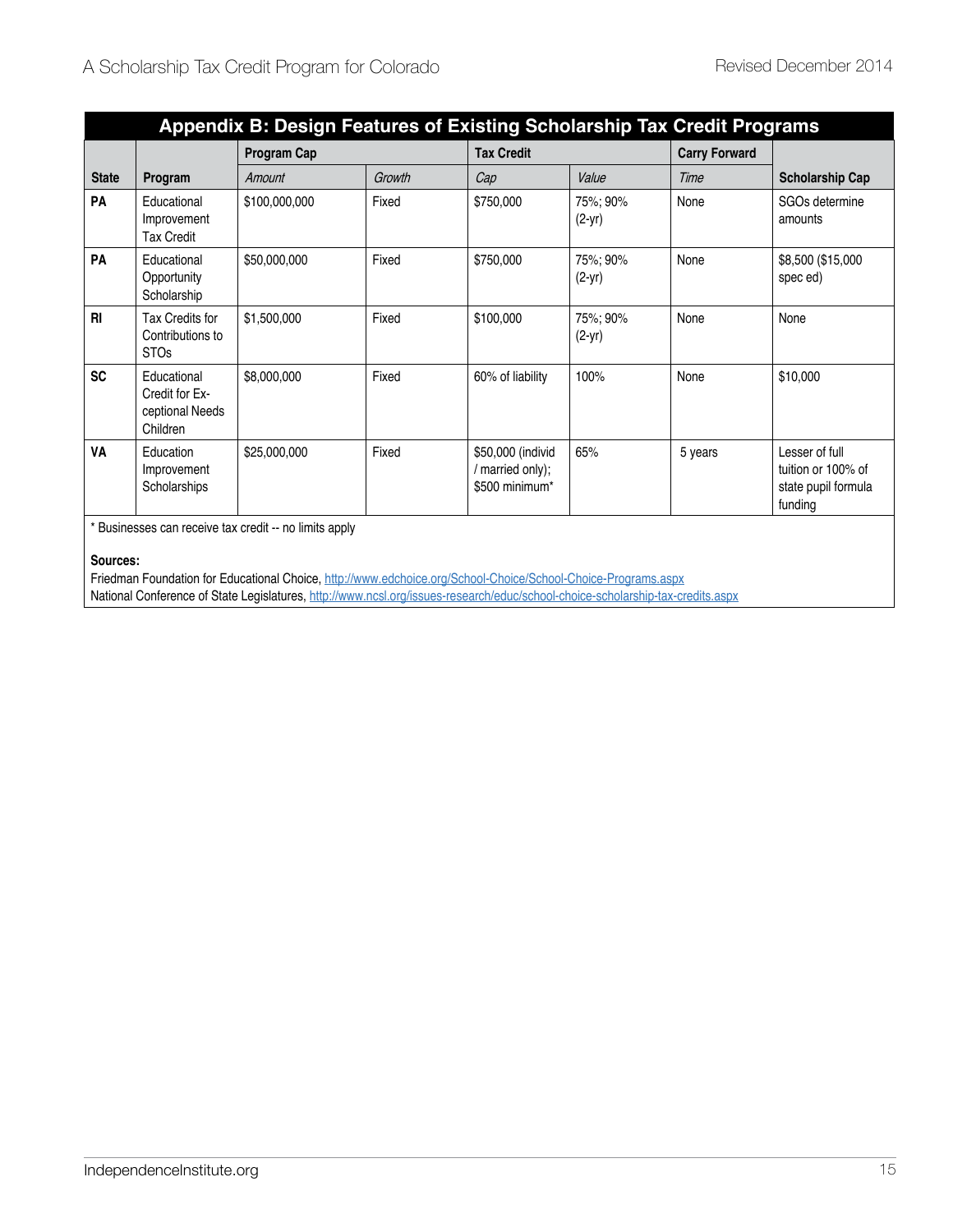<span id="page-16-0"></span>

| Appendix C: Testing and Accountability in Existing Scholarship Tax Credit Programs |                                                                            |                                        |                                                  |                                                               |                    |                                                                                      |  |  |  |
|------------------------------------------------------------------------------------|----------------------------------------------------------------------------|----------------------------------------|--------------------------------------------------|---------------------------------------------------------------|--------------------|--------------------------------------------------------------------------------------|--|--|--|
|                                                                                    | <b>Testing Mandates</b>                                                    |                                        |                                                  |                                                               |                    |                                                                                      |  |  |  |
| <b>State</b>                                                                       | Program                                                                    | Scholarship<br><b>Students</b><br>Only | Grades                                           | Type of Test                                                  | How<br>Of-<br>ten? | Reported to<br>Whom?                                                                 |  |  |  |
| <b>AL</b>                                                                          | School Choice Scholarships                                                 | Yes                                    | Aligned with<br>state assess-<br>ment system     | State or National<br>Norm-Referenced                          | Annu-<br>ally      | Parents; Dept. of<br>Revenue                                                         |  |  |  |
| AZ                                                                                 | Personal STO Credit                                                        |                                        |                                                  | <b>NONE</b>                                                   |                    |                                                                                      |  |  |  |
| <b>AZ</b>                                                                          | Corporate STO Credit                                                       |                                        |                                                  | <b>NONE</b>                                                   |                    |                                                                                      |  |  |  |
| <b>AZ</b>                                                                          | Disabled / Displaced Pupils STO Credit<br>("Lexie's Law")                  |                                        |                                                  | <b>NONE</b>                                                   |                    |                                                                                      |  |  |  |
| FL.                                                                                | Tax Credit Scholarship                                                     | Yes (disabled<br>exemption)            | 3 through 10                                     | National<br>Norm-Referenced<br>(DOE)                          | Annu-<br>ally      | Parents; Independent<br>Research Org.(2014-<br>15: FSU Learning<br>System Institute) |  |  |  |
| GA                                                                                 | Qualified Education Expense Tax Credit                                     |                                        |                                                  | <b>NONE</b>                                                   |                    |                                                                                      |  |  |  |
| IN                                                                                 | School Scholarship Tax Cred                                                | No                                     | Aligned with<br>state assess-<br>ment system     | State (ISTEP)<br>Assessment<br>or National<br>Norm-Referenced | Annu-<br>ally      | Dept. of Education                                                                   |  |  |  |
| IA                                                                                 | STO Tax Credit                                                             | No                                     | Aligned with<br>state assess-<br>ment system     | National<br>Norm-Referenced<br>(ITBS and ITED)*               | Annu-<br>ally      | Dept. of Education                                                                   |  |  |  |
| KS                                                                                 | Corporate Education Tax Credit Scholar-<br>ship                            |                                        |                                                  | <b>NONE</b>                                                   |                    |                                                                                      |  |  |  |
| LA                                                                                 | Tuition Donation Rebate Program                                            | Yes                                    | Aligned with<br>state assess-<br>ment system     | State Assessment:<br>Math & English<br>Lang Arts              | Annu-<br>ally      | Parents; Dept. of<br>Education                                                       |  |  |  |
| <b>NH</b>                                                                          | <b>Corporate Education Tax Credit</b>                                      |                                        |                                                  | <b>NONE</b> (Parent surveys required annually)                |                    |                                                                                      |  |  |  |
| OK                                                                                 | <b>Equal Opportunity Education Scholarships</b>                            |                                        |                                                  | <b>NONE</b>                                                   |                    |                                                                                      |  |  |  |
| PA                                                                                 | <b>Educational Improvement Tax Credit</b>                                  |                                        |                                                  | <b>NONE</b>                                                   |                    |                                                                                      |  |  |  |
| PA                                                                                 | <b>Educational Opportunity Scholarship</b>                                 |                                        |                                                  | <b>NONE</b>                                                   |                    |                                                                                      |  |  |  |
| R <sub>l</sub>                                                                     | Tax Credits for Contributions to STOs                                      |                                        |                                                  | <b>NONE</b>                                                   |                    |                                                                                      |  |  |  |
| <b>SC</b>                                                                          | <b>Educational Credit for Exceptional Needs</b><br>Children                | No                                     | Administered<br>"at progressive<br>grade levels" | State or National<br>Norm-Referenced                          | Annu-<br>ally      | <b>Education Oversight</b><br>Committee                                              |  |  |  |
| VA                                                                                 | <b>Education Improvement Scholarships</b>                                  | Yes                                    | Not specified                                    | National<br>Norm-Referenced                                   | Annu-<br>ally      | Parents; Dept. of<br>Education                                                       |  |  |  |
| Source:                                                                            | *Testing required for accreditation, not by Scholarship Tax Credit statute |                                        |                                                  |                                                               |                    |                                                                                      |  |  |  |

Friedman Foundation for Educational Choice,<http://www.edchoice.org/School-Choice/School-Choice-Programs.aspx>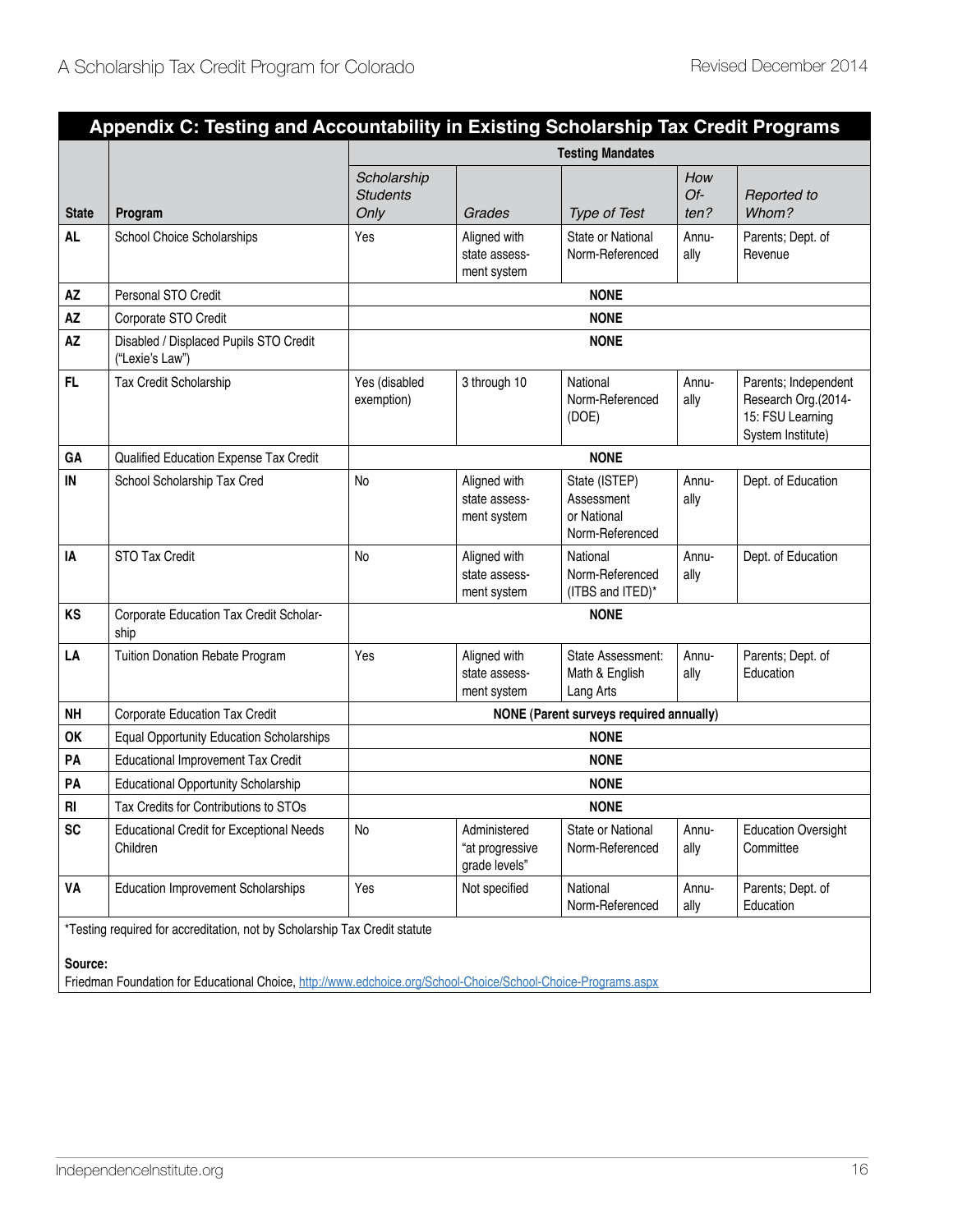## **ENDNOTES**

- <sup>1</sup> Morgan Smith, "Patrick Presents Details of Tax Credit Scholarship Plan," **Texas Tribune**, March 8, 2013, [http://](http://www.texastribune.org/2013/03/08/senator-presents-details-tax-credit-scholarship-pl/) [www.texastribune.org/2013/03/08/senator-presents-details](http://www.texastribune.org/2013/03/08/senator-presents-details-tax-credit-scholarship-pl/)[tax-credit-scholarship-pl/.](http://www.texastribune.org/2013/03/08/senator-presents-details-tax-credit-scholarship-pl/) Then-state senator Dan Patrick since has been elected to serve as lieutenant governor of Texas. "Gov. Cuomo Reiterates Commitment to Deliver Education Investment Tax Credit," Invest in Education Blog, November 6, 2014, [http://www.investined.org/blog/](http://www.investined.org/blog/gov.-cuomo-reiterates-commitment-to-deliver-education-investment-tax-credit) [gov.-cuomo-reiterates-commitment-to-deliver-education](http://www.investined.org/blog/gov.-cuomo-reiterates-commitment-to-deliver-education-investment-tax-credit)[investment-tax-credit](http://www.investined.org/blog/gov.-cuomo-reiterates-commitment-to-deliver-education-investment-tax-credit) (page accessed December 19, 2014).
- <sup>2</sup> David N. Figlio, "Evaluation of the Florida Tax Credit Scholarship Program: Participation, Compliance and Test Scores, 2009-10," report to the Florida Department of Education (August 2011), [http://www.floridaschoolchoice.](http://www.floridaschoolchoice.org/pdf/FTC_Research_2009-10_report.pdf) [org/pdf/FTC\\_Research\\_2009-10\\_report.pdf.](http://www.floridaschoolchoice.org/pdf/FTC_Research_2009-10_report.pdf)
- David N. Figlio and Cassandra Hart, "Competitive Effects of Means-Tested School Vouchers," (April 2010), [http://](http://www.stanford.edu/group/irepp/cgi-bin/joomla/docman/figlio-irepp-presentation-paper-/download.html) [www.stanford.edu/group/irepp/cgi-bin/joomla/docman/](http://www.stanford.edu/group/irepp/cgi-bin/joomla/docman/figlio-irepp-presentation-paper-/download.html) [figlio-irepp-presentation-paper-/download.html](http://www.stanford.edu/group/irepp/cgi-bin/joomla/docman/figlio-irepp-presentation-paper-/download.html). The researchers isolated the effects of competition created by scholarship tax credits from the threat of sanctions under the state's school accountability system. Effects improving public school performance remained significant, and stronger in the first year of the scholarship tax credit program.
- <sup>4</sup> For a detailed summary of random-assignment study findings of school voucher programs' academic and competitive benefits, see Greg Forster, *A Win-Win Solution: The Empirical Evidence on School Vouchers*, Friedman Foundation for Educational Choice (March 2011), [http://](http://www.edchoice.org/Research/Reports/A-Win-Win-Solution--The-Empirical-Evidence-on-School-Vouchers.aspx) [www.edchoice.org/Research/Reports/A-Win-Win-Solution--](http://www.edchoice.org/Research/Reports/A-Win-Win-Solution--The-Empirical-Evidence-on-School-Vouchers.aspx) [The-Empirical-Evidence-on-School-Vouchers.aspx.](http://www.edchoice.org/Research/Reports/A-Win-Win-Solution--The-Empirical-Evidence-on-School-Vouchers.aspx)
- <sup>5</sup> Andrew Coulson, "Do Vouchers and Tax Credits Increase Private School Regulation?" Cato Institute Working Paper No. 1 (October 4, 2010), [http://www.cato.org/sites/cato.](http://www.cato.org/sites/cato.org/files/pubs/pdf/WorkingPaper-1-Coulson.pdf) [org/files/pubs/pdf/WorkingPaper-1-Coulson.pdf](http://www.cato.org/sites/cato.org/files/pubs/pdf/WorkingPaper-1-Coulson.pdf); Andrew D. Catt, *Public Rules on Private Schools: Measuring the Regulatory Impact of State Statutes and School Choice Programs*, Friedman Foundation for Educational Choice (May 2014), p. 46, Table 26, [http://www.edchoice.org/](http://www.edchoice.org/CMSModules/EdChoice/FileLibrary/1056/Public-Rules-on-Private-Schools-Measuring-the-Regulatory-Impact-of-State-Statutes-and-School-Choice-Programs.pdf) [CMSModules/EdChoice/FileLibrary/1056/Public-Rules-on-](http://www.edchoice.org/CMSModules/EdChoice/FileLibrary/1056/Public-Rules-on-Private-Schools-Measuring-the-Regulatory-Impact-of-State-Statutes-and-School-Choice-Programs.pdf)[Private-Schools-Measuring-the-Regulatory-Impact-of-State-](http://www.edchoice.org/CMSModules/EdChoice/FileLibrary/1056/Public-Rules-on-Private-Schools-Measuring-the-Regulatory-Impact-of-State-Statutes-and-School-Choice-Programs.pdf)[Statutes-and-School-Choice-Programs.pdf](http://www.edchoice.org/CMSModules/EdChoice/FileLibrary/1056/Public-Rules-on-Private-Schools-Measuring-the-Regulatory-Impact-of-State-Statutes-and-School-Choice-Programs.pdf).
- <sup>6</sup> *Cain v. Horne*, 220 Ariz. 77, 202 P.3d 1178 (2009).
- <sup>7</sup> *Arizona Christian Sch. Tuition Org. v. Winn*, 131 S. Ct. 1436, 179 L. Ed. 2d 523 (2011). See also Supreme Court of the United States blog, [http://www.scotusblog.com/case-files/cases/](http://www.scotusblog.com/case-files/cases/arizona-christian-school-tuition-organization-v-winn-garriott-v-winn/)

[arizona-christian-school-tuition-organization-v-winn-garriott](http://www.scotusblog.com/case-files/cases/arizona-christian-school-tuition-organization-v-winn-garriott-v-winn/)[v-winn/.](http://www.scotusblog.com/case-files/cases/arizona-christian-school-tuition-organization-v-winn-garriott-v-winn/)

- <sup>8</sup> Charles M. North, "Estimating the Savings to Arizona Taxpayers of the Private School Tuition Tax Credit," Center for Arizona Policy (2009), [http://acsto.org/\\_media/](http://acsto.org/_media/uploaded/e/0e1832055_estimating-the-savings.pdf) [uploaded/e/0e1832055\\_estimating-the-savings.pdf](http://acsto.org/_media/uploaded/e/0e1832055_estimating-the-savings.pdf).
- <sup>9</sup> The Florida Legislature, Office of Program Policy Analysis and Government Accountability, "Florida Tax Credit Scholarship Program Fiscal Year 2008-09 Fiscal Impact," Research Memorandum (March 1, 2010), [http://www.](http://www.oppaga.state.fl.us/MonitorDocs/Reports/pdf/0868_1rpt.pdf) [oppaga.state.fl.us/MonitorDocs/Reports/pdf/0868\\_1rpt.pdf](http://www.oppaga.state.fl.us/MonitorDocs/Reports/pdf/0868_1rpt.pdf).
- <sup>10</sup> Andrew LeFevre, "A Decade of Success: Pennsylvania's Educational Improvement Tax Credit," Commonwealth Institute Policy Brief 23, no. 8 (August 2011). Jason Bedrick, "Choosing to Learn: Scholarship Tax Credit Programs in the United States and Their Implications for New Hampshire," Josiah Bartlett Center for Public Policy (March 21, 2012), p. 15, [http://www.jbartlett.org/](http://www.jbartlett.org/schoolchoiceweek) [schoolchoiceweek.](http://www.jbartlett.org/schoolchoiceweek)
- <sup>11</sup> David N. Figlio, "Evaluation of the Florida Tax Credit Scholarship Program: Participation, Compliance, Test Scores and Parental Satisfaction," University of Florida (June 2010). See also Bedrick, "Choosing to Learn," p. 10.
- <sup>12</sup> Greg Forster and Christian D'Andrea, "An Empirical Evaluation of the Florida Tax Credit Scholarship Program," Friedman Foundation for Educational Choice (August 2009), [http://www.edchoice.org/CMSModules/EdChoice/](http://www.edchoice.org/CMSModules/EdChoice/FileLibrary/383/FL%20Poll%200709.pdf) [FileLibrary/383/FL%20Poll%200709.pdf.](http://www.edchoice.org/CMSModules/EdChoice/FileLibrary/383/FL%20Poll%200709.pdf)
- <sup>13</sup> Jason Bedrick, "Low-Income Parents Highly Satisfied with New Hampshire's Scholarship Tax Credits," *Education Next*, March 7, 2014, [http://educationnext.](http://educationnext.org/low-income-parents-highly-satisfied-with-new-hampshire%E2%80%99s-scholarship-tax-credits/) [org/low-income-parents-highly-satisfied-with-new](http://educationnext.org/low-income-parents-highly-satisfied-with-new-hampshire%E2%80%99s-scholarship-tax-credits/)[hampshire%E2%80%99s-scholarship-tax-credits/](http://educationnext.org/low-income-parents-highly-satisfied-with-new-hampshire%E2%80%99s-scholarship-tax-credits/).
- <sup>14</sup> *Education Next* / Program on Education Policy and Governance Survey 2014, [http://educationnext.org/](http://educationnext.org/files/2014ednextpoll.pdf) [files/2014ednextpoll.pdf](http://educationnext.org/files/2014ednextpoll.pdf). See also Michael B. Henderson, Paul E. Peterson, and Martin R. West, "No Common Opinion on the Common Core," *Education Next* 15, no. 1 (Winter 2015): 8-19, [http://educationnext.org/2014-ednext](http://educationnext.org/2014-ednext-poll-no-common-opinion-on-the-common-core/)[poll-no-common-opinion-on-the-common-core/](http://educationnext.org/2014-ednext-poll-no-common-opinion-on-the-common-core/).
- <sup>15</sup> [http://education.i2i.org/wp-content/uploads/2014/12/](http://education.i2i.org/wp-content/uploads/2014/12/Colorado-Independence-Institute-School-Choice-Survey-Presentation-091714-.pdf) [Colorado-Independence-Institute-School-Choice-Survey-](http://education.i2i.org/wp-content/uploads/2014/12/Colorado-Independence-Institute-School-Choice-Survey-Presentation-091714-.pdf)[Presentation-091714-.pdf](http://education.i2i.org/wp-content/uploads/2014/12/Colorado-Independence-Institute-School-Choice-Survey-Presentation-091714-.pdf).
- <sup>16</sup> Colorado Department of Education, Unit of Student Assessment, CSAP / TCAP Data and Results, [http://www.](http://www.cde.state.co.us/assessment/CoAssess-DataAndResults.asp) [cde.state.co.us/assessment/CoAssess-DataAndResults.](http://www.cde.state.co.us/assessment/CoAssess-DataAndResults.asp) [asp](http://www.cde.state.co.us/assessment/CoAssess-DataAndResults.asp).
- <sup>17</sup> U.S. Department of Education, Ed Data Express, [http://](http://eddataexpress.ed.gov) [eddataexpress.ed.gov](http://eddataexpress.ed.gov).
- <sup>18</sup> Colorado Department of Higher Education, 2013 Legislative Report on Remedial Education (May 2014),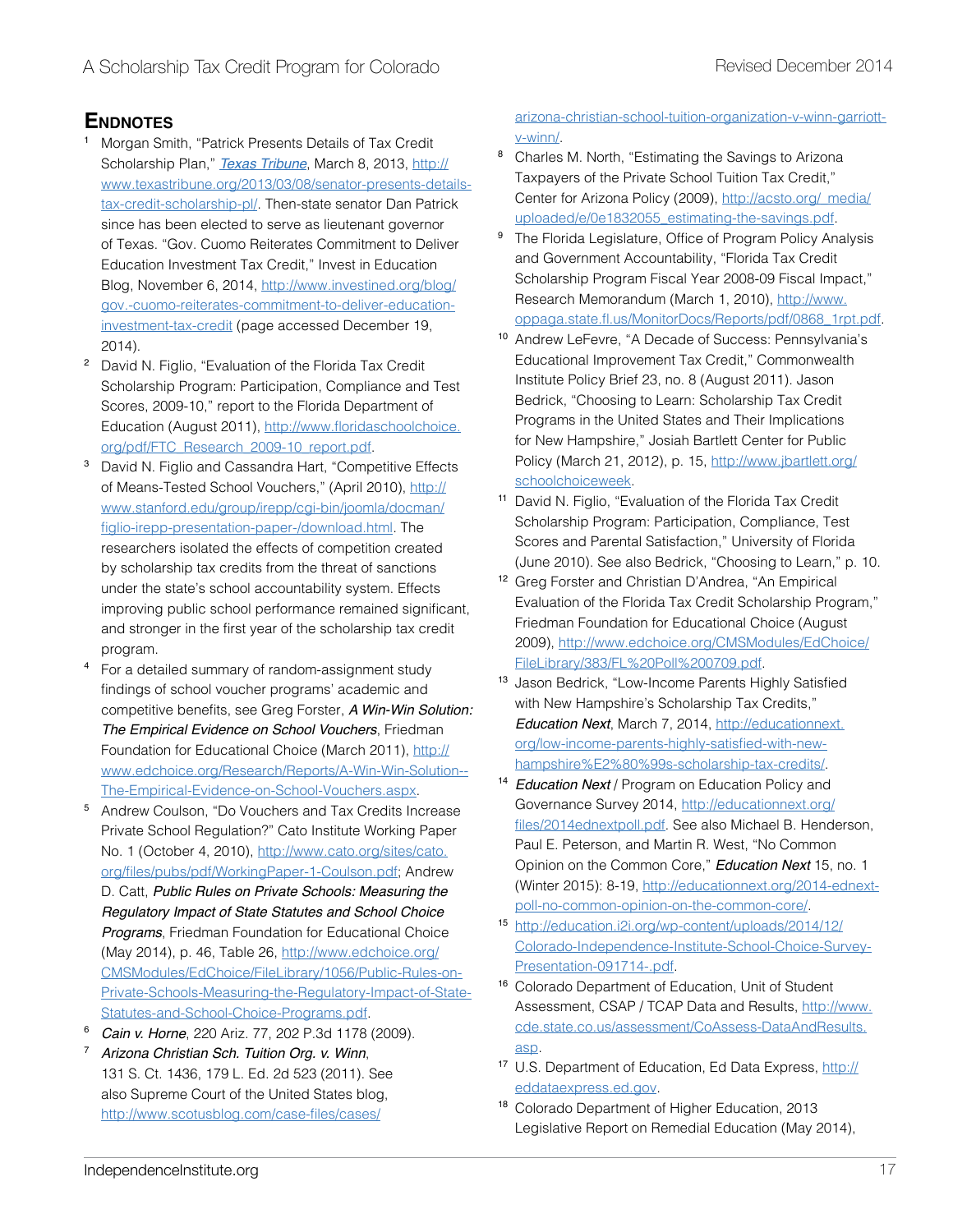[http://highered.colorado.gov/Publications/Reports/](http://highered.colorado.gov/Publications/Reports/Remedial/FY2013/2013_Remedial_relmay14_rev071614.pdf) Remedial/FY2013/2013 Remedial\_relmay14\_rev071614. [pdf.](http://highered.colorado.gov/Publications/Reports/Remedial/FY2013/2013_Remedial_relmay14_rev071614.pdf)

- <sup>19</sup> ACE Scholarships, unpublished data (provided December 10, 2014).
- <sup>20</sup> U.S. Department of Health and Human Services, 2014 Poverty Guidelines, [http://aspe.hhs.gov/poverty/14poverty.](http://aspe.hhs.gov/poverty/14poverty.cfm) [cfm](http://aspe.hhs.gov/poverty/14poverty.cfm) (accessed December 9, 2014). The income thresholds increase incrementally with family size. For example, 300 percent of federal poverty level would be \$71,550 for a family of four and \$83,730 for a family of five.
- <sup>21</sup> U.S. Census Bureau, American Community Survey data, <http://www.census.gov/acs/www/>. The average household size in Colorado is around three people (2.42 for renteroccupied unit, 2.59 for an owner-occupied unit).
- <sup>22</sup> Each student that switches from public school to private school enrollment reduces state expenditures to a greater extent than revenues are forgone to tax credits. The result is a net savings in state funds. For more, see Benjamin DeGrow, "K-12 Tuition Tax Credits," in Citizens' Budget: *Road Map for Sustainable Government in Colorado*, Independence Institute Issue Paper 6-2010 (November 2010), pp. 63-65, [http://tax.i2i.org/files/2010/12/CB\\_K\\_12.](http://tax.i2i.org/files/2010/12/CB_K_12.pdf) [pdf.](http://tax.i2i.org/files/2010/12/CB_K_12.pdf)
- <sup>23</sup> Friedman Foundation for Educational Choice, New Hampshire Corporate Education Tax Credit program description, [http://www.edchoice.org/School-Choice/](http://www.edchoice.org/School-Choice/Programs/Corporate-Education-Tax-Credit.aspx) [Programs/Corporate-Education-Tax-Credit.aspx.](http://www.edchoice.org/School-Choice/Programs/Corporate-Education-Tax-Credit.aspx)
- <sup>24</sup> Friedman Foundation for Educational Choice, School Choice Programs, [http://www.edchoice.org/School-](http://www.edchoice.org/School-Choice/School-Choice-Programs.aspx)[Choice/School-Choice-Programs.aspx](http://www.edchoice.org/School-Choice/School-Choice-Programs.aspx). Pennsylvania and Louisiana have programs that focus on scholarships for students from failing schools.
- <sup>25</sup> Ibid.
- <sup>26</sup> PPR figures derived from Colorado Department of Education, Public School Finance Data, [http://www.cde.](http://www.cde.state.co.us/index_finance.htm) [state.co.us/index\\_finance.htm](http://www.cde.state.co.us/index_finance.htm).
- <sup>27</sup> Revenue figures derived from Mark Dixon, *Public Education Finances: 2010*, United States Census Bureau (June 2012), p. 1, Table 1, "Summary of Public Elementary-Secondary School System Finances by State: 2009-2010," [http://](http://www2.census.gov/govs/school/10f33pub.pdf) [www2.census.gov/govs/school/10f33pub.pdf](http://www2.census.gov/govs/school/10f33pub.pdf).
- <sup>28</sup> National Conference of State Legislatures, "Tuition Tax Credits," [http://www.ncsl.org/issues-research/educ/school](http://www.ncsl.org/issues-research/educ/school-choice-scholarship-tax-credits.aspx)[choice-scholarship-tax-credits.aspx](http://www.ncsl.org/issues-research/educ/school-choice-scholarship-tax-credits.aspx) (accessed January 8, 2013); Friedman Foundation for Educational Choice, School Choice Programs.
- <sup>29</sup> Mike Klein, "Hundreds Lose Their Georgia Tax Credit Scholarships," Georgia Public Policy Foundation, August 4, 2014, [http://www.georgiapolicy.](http://www.georgiapolicy.org/hundreds-lose-their-georgia-tax-credit-scholarships/#ryBHV)

[org/hundreds-lose-their-georgia-tax-credit](http://www.georgiapolicy.org/hundreds-lose-their-georgia-tax-credit-scholarships/#ryBHV)[scholarships/#ryBHV.](http://www.georgiapolicy.org/hundreds-lose-their-georgia-tax-credit-scholarships/#ryBHV)

- <sup>30</sup> Friedman Foundation for Educational Choice, School Choice Programs.
- <sup>31</sup> Ibid.; Bedrick, "Choosing to Learn," p. 35.
- <sup>32</sup> Friedman Foundation for Educational Choice, School Choice Programs.
- $33$  Ibid.
- <sup>34</sup> Bedrick, "Choosing to Learn," p. 32.
- <sup>35</sup> Ibid.; Friedman Foundation for Educational Choice, School Choice Programs.
- <sup>36</sup> Bedrick, "Choosing to Learn," pp. 32-33.
- <sup>37</sup> Ibid., p. 7.
- <sup>38</sup> The Goldwater Institute's Jonathan Butcher makes a compelling case in "Giving Arizona Children Better Opportunities in Education: A Case Study of the Nation's Oldest Tax Credit Scholarship Program," Show-Me Institute Case Study No. 18 (March 2014), [http://showmeinstitute.](http://showmeinstitute.org/document-repository/doc_download/463-giving-arizona-children-better-opportunities-in-education.html) [org/document-repository/doc\\_download/463-giving](http://showmeinstitute.org/document-repository/doc_download/463-giving-arizona-children-better-opportunities-in-education.html)[arizona-children-better-opportunities-in-education.html](http://showmeinstitute.org/document-repository/doc_download/463-giving-arizona-children-better-opportunities-in-education.html), pp. 10-11.
- <sup>39</sup> Among the seven states, Iowa requires test administration and public reporting through its existing system of nonpublic school accreditation. Non-public schools in Iowa must be accredited in order to participate in the state's scholarship tax credit program. See Iowa Admin. Code § 281-12.1 et seq. Information confirmed by Colleen Anderson, Iowa Department of Education, Bureau of Standards and Assessments, electronic mail to Ross Izard, Independence Institute education policy analyst, December 12, 2014.
- <sup>40</sup> Friedman Foundation for Educational Choice, School Choice Programs.
- 41 See compilation of annual program evaluations at [http://](http://stepupforstudents.org/newsroom/independent-studies) [stepupforstudents.org/newsroom/independent-studies](http://stepupforstudents.org/newsroom/independent-studies). Fl. Rev. Stat. § 1002.395(9)(j) elaborates: "The report shall also include, to the extent possible, a comparison of scholarship students' performance to the statewide student performance of public school students with socioeconomic backgrounds similar to those of students participating in the scholarship program." In 2014, the Florida General Assembly approved changes to the public reporting system, as follows: 1) Designated Florida State University's Learning System Institute as the new independent research organization; and 2) Clarified that school-level testing data be reported "for each participating private school in which at least 51 percent of the total enrolled students in the private school participated in the Florida Tax Credit Scholarship Program in the prior school year."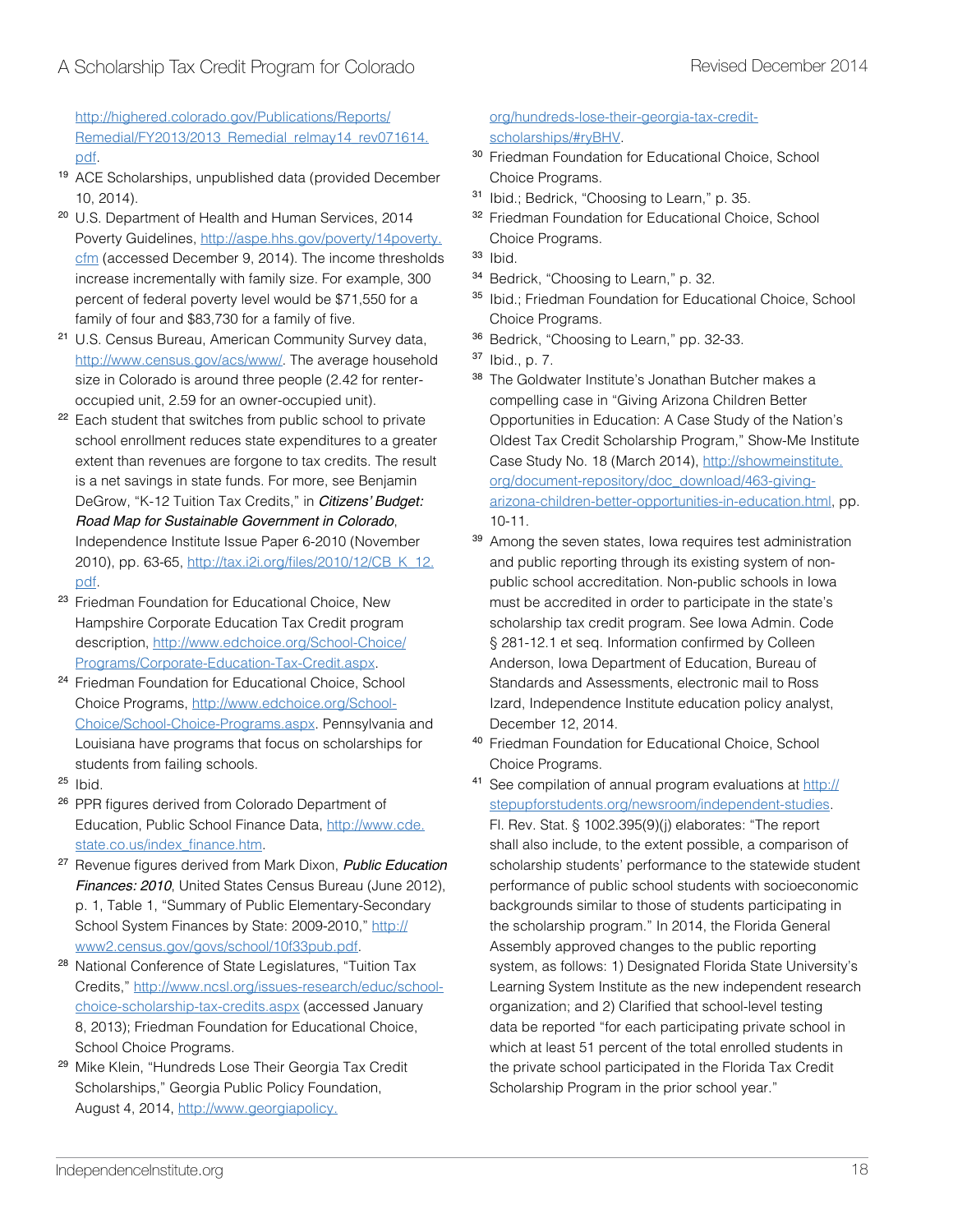Copyright ©2014, Independence Institute

INDEPENDENCE INSTITUTE is a non-profit, non-partisan Colorado think tank. It is governed by a statewide board of trustees and holds a  $501(c)(3)$ tax exemption from the IRS. Its public policy research focuses on economic growth, education reform, local government effectiveness, and constitutional rights.

JON CALDARA is President of the Independence Institute.

DAVID KOPEL is Research Director of the Independence Institute.

PAMELA BENIGNO is the Director of the Education Policy Center.

BENJAMIN DEGROW is Senior Policy Analyst for the Education Policy Center. He is the author of numerous Issue Papers and Issue Backgrounders.

ADDITIONAL RESOURCES on this subject can be found at: http://Education.i2i.org/

NOTHING WRITTEN here is to be construed as necessarily representing the views of the Independence Institute or as an attempt to influence any election or legislative action.

PERMISSION TO REPRINT this paper in whole or in part is hereby granted provided full credit is given to the Independence Institute.